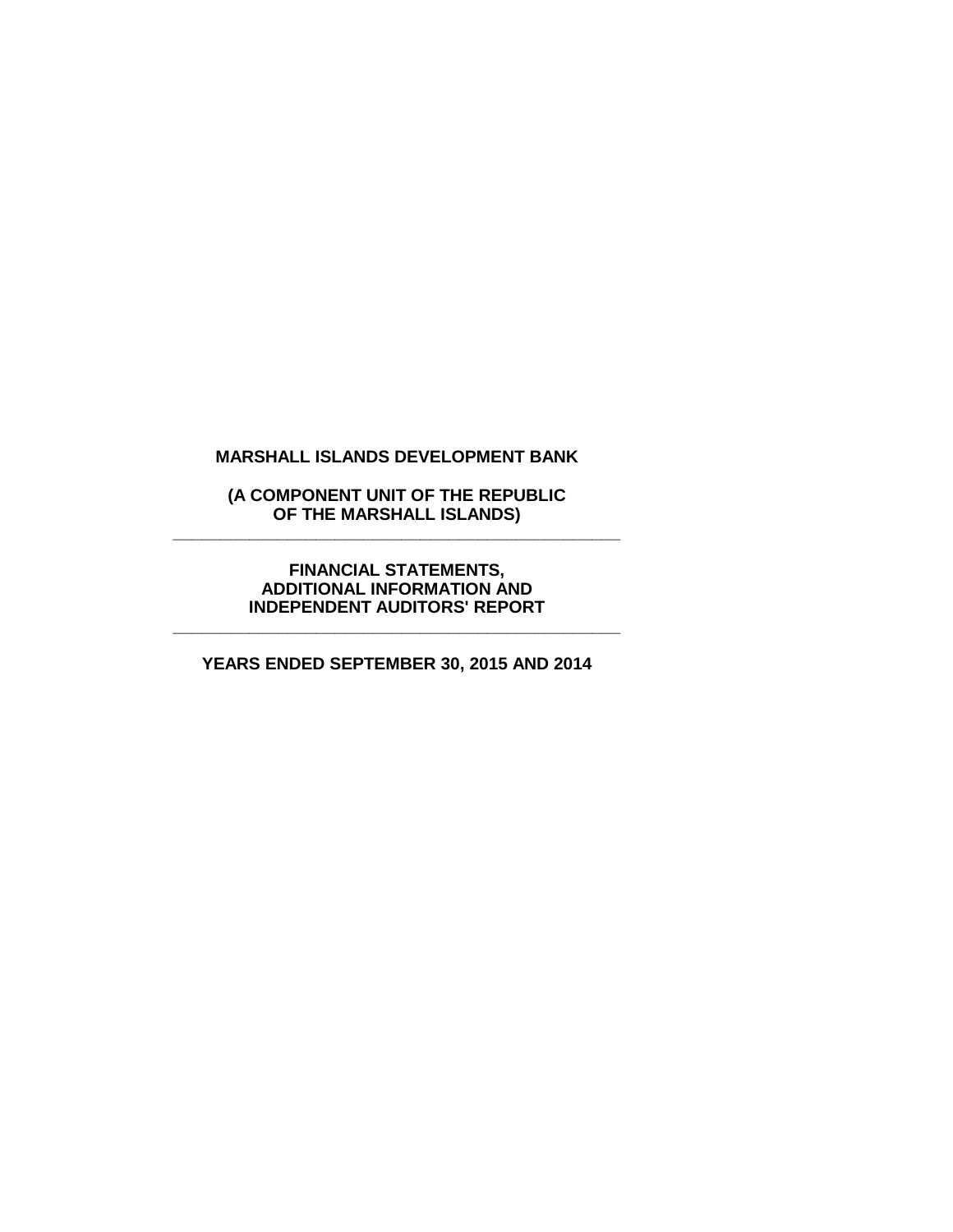# Years Ended September 30, 2015 and 2014 Table of Contents

|      |                                                                                                                                                                                            | <u>Page No.</u>    |
|------|--------------------------------------------------------------------------------------------------------------------------------------------------------------------------------------------|--------------------|
| I.   | <b>INDEPENDENT AUDITORS' REPORT</b>                                                                                                                                                        | 1                  |
| П.   | <b>MANAGEMENT'S DISCUSSION AND ANALYSIS</b>                                                                                                                                                | 3                  |
| III. | <b>FINANCIAL STATEMENTS:</b>                                                                                                                                                               |                    |
|      | <b>Statements of Net Position</b><br>Statements of Revenues, Expenses and Changes in Net Position<br><b>Statements of Cash Flows</b><br><b>Notes to Financial Statements</b>               | 8<br>9<br>10<br>11 |
| IV.  | OTHER SUPPLEMENTARY INFORMATION:                                                                                                                                                           |                    |
|      | <b>Combining Statement of Net Position</b><br>Combining Statement of Revenues, Expenses and Changes in Net Position                                                                        | 25<br>26           |
| V.   | INDEPENDENT AUDITORS' REPORT ON COMPLIANCE WITH<br>LAWS AND REGULATIONS                                                                                                                    |                    |
|      | Independent Auditors' Report on Internal Control Over Financial<br>Reporting and on Compliance and Other Matters Based on an<br>Audit of Financial Statements Performed in Accordance with |                    |
|      | <b>Government Auditing Standards</b>                                                                                                                                                       | 27                 |
|      | Schedule of Findings and Responses                                                                                                                                                         | 29                 |
|      | <b>Unresolved Prior Year Findings</b>                                                                                                                                                      | 32                 |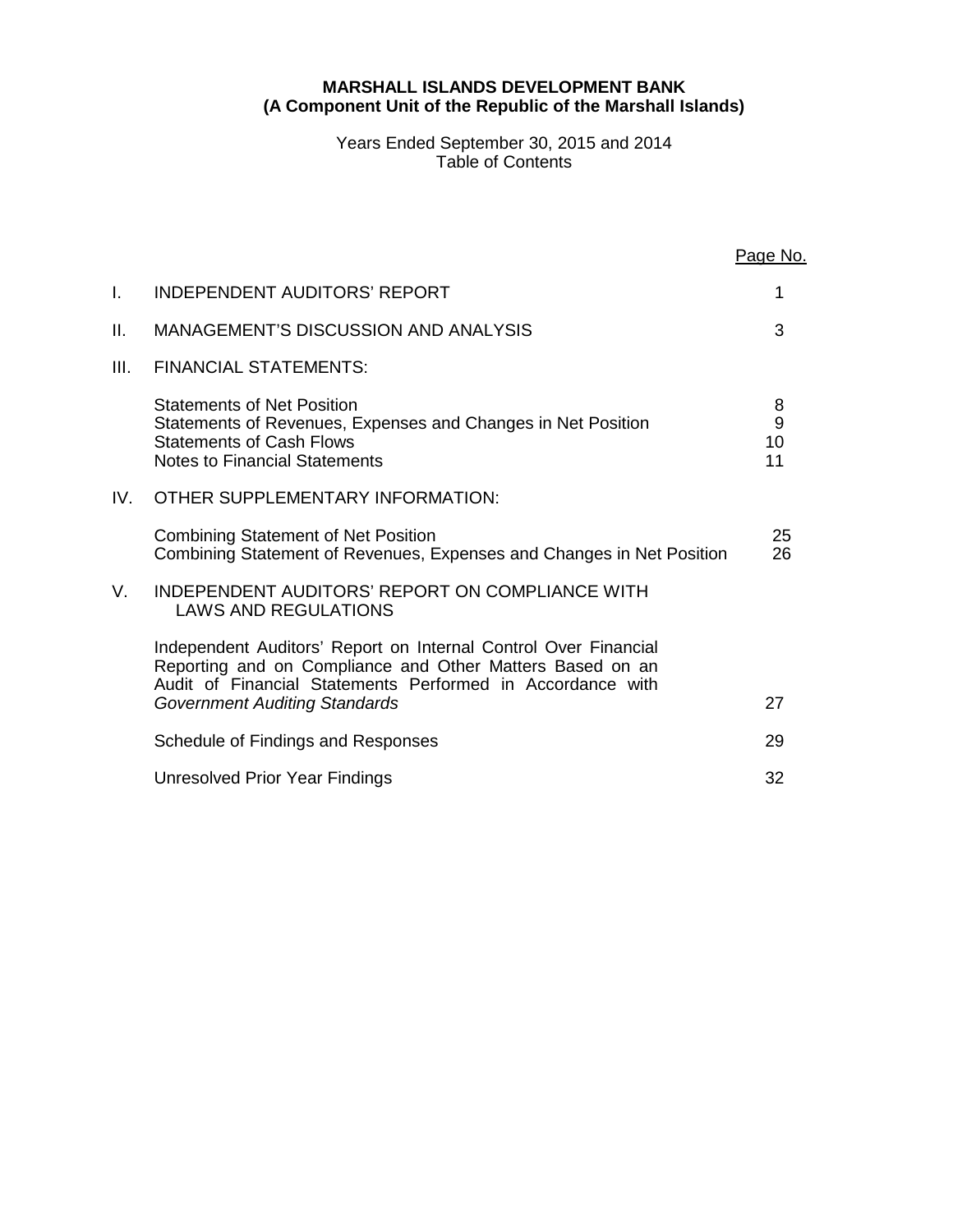

Deloitte & Touche LLP 361 South Marine Corps Drive Tamuning, GU 96913-3911 USA

Tel: (671)646-3884 Fax: (671)649-4932 www.deloitte.com

# **INDEPENDENT AUDITORS' REPORT**

Board of Directors Marshall Islands Development Bank:

#### **Report on the Financial Statements**

We have audited the accompanying financial statements of the Marshall Islands Development Bank (MIDB), a component unit of the Republic of the Marshall Islands, which comprise the statements of net position as of September 30, 2015 and 2014, and the related statements of revenues, expenses and changes in net position and of cash flows for the years then ended, and the related notes to the financial statements.

#### *Management's Responsibility for the Financial Statements*

Management is responsible for the preparation and fair presentation of these financial statements in accordance with accounting principles generally accepted in the United States of America; this includes the design, implementation, and maintenance of internal control relevant to the preparation and fair presentation of financial statements that are free from material misstatement, whether due to fraud or error.

#### *Auditors' Responsibility*

Our responsibility is to express an opinion on these financial statements based on our audits. We conducted our audits in accordance with auditing standards generally accepted in the United States of America and the standards applicable to financial audits contained in *Government Auditing Standards,* issued by the Comptroller General of the United States. Those standards require that we plan and perform the audit to obtain reasonable assurance about whether the financial statements are free from material misstatement.

An audit involves performing procedures to obtain audit evidence about the amounts and disclosures in the financial statements. The procedures selected depend on the auditor's judgment, including the assessment of the risks of material misstatement of the financial statements, whether due to fraud or error. In making those risk assessments, the auditor considers internal control relevant to the entity's preparation and fair presentation of the financial statements in order to design audit procedures that are appropriate in the circumstances, but not for the purpose of expressing an opinion on the effectiveness of the entity's internal control. Accordingly, we express no such opinion. An audit also includes evaluating the appropriateness of accounting policies used and the reasonableness of significant accounting estimates made by management, as well as evaluating the overall presentation of the financial statements.

We believe that the audit evidence we have obtained is sufficient and appropriate to provide a basis for our audit opinion.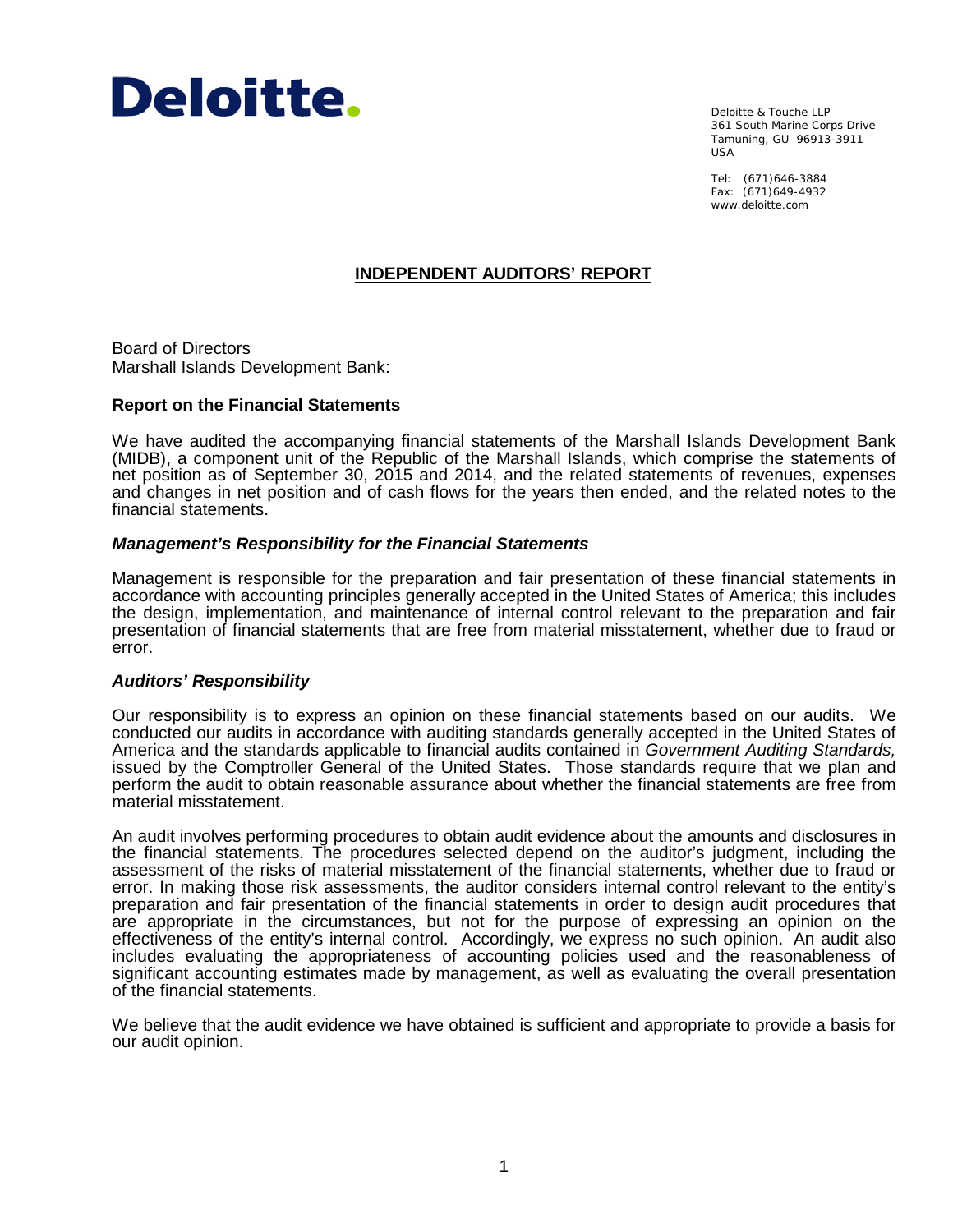# *Opinion*

In our opinion, the financial statements referred to above present fairly, in all material respects, the financial position of MIDB as of September 30, 2015 and 2014, and the results of its operations and its cash flows for the years then ended in accordance with accounting principles generally accepted in the United States of America.

# *Other Matters*

### *Required Supplementary Information*

Accounting principles generally accepted in the United States of America require that the Management's Discussion and Analysis on pages 3 through 7 be presented to supplement the financial statements. Such information, although not a part of the financial statements, is required by the Governmental Accounting Standards Board who considers it to be an essential part of financial reporting for placing the financial statements in an appropriate operational, economic, or historical context. We have applied certain limited procedures to the required supplementary information in accordance with auditing standards generally accepted in the United States of America, which consisted of inquiries of management about the methods of preparing the information and comparing the information for consistency with management's responses to our inquiries, the financial statements, and other knowledge we obtained during our audit of the financial statements. We do not express an opinion or provide any assurance on the information because the limited procedures do not provide us with sufficient evidence to express an opinion or provide any assurance.

#### *Other Information*

Our audits were conducted for the purpose of forming an opinion on the financial statements as a whole. The Other Supplementary Information on pages 25 and 26 is presented for purposes of additional analysis and is not a required part of the financial statements. Such information is the responsibility of management and was derived from and relates directly to the underlying accounting and other records used to prepare the financial statements. The information has been subjected to the auditing procedures applied in the audit of the financial statements and certain additional procedures, including comparing and reconciling such information directly to the underlying accounting and other records used to prepare the financial statements or to the financial statements themselves, and other additional procedures in accordance with auditing standards generally accepted in the United States of America. In our opinion, the information is fairly stated, in all material respects, in relation to the financial statements as a whole.

# **Other Reporting Required by** *Government Auditing Standards*

In accordance with *Government Auditing Standards*, we have also issued our report dated May 3, 2016, on our consideration of MIDB's internal control over financial reporting and on our tests of its compliance with certain provisions of laws, regulations, contracts, and grant agreements and other matters. The purpose of that report is to describe the scope of our testing of internal control over financial reporting and compliance and the results of that testing, and not to provide an opinion on internal control over financial reporting or on compliance. That report is an integral part of an audit performed in accordance with *Government Auditing Standards* in considering MIDB's internal control over financial reporting and compliance.

eloite Nachell

May 3, 2016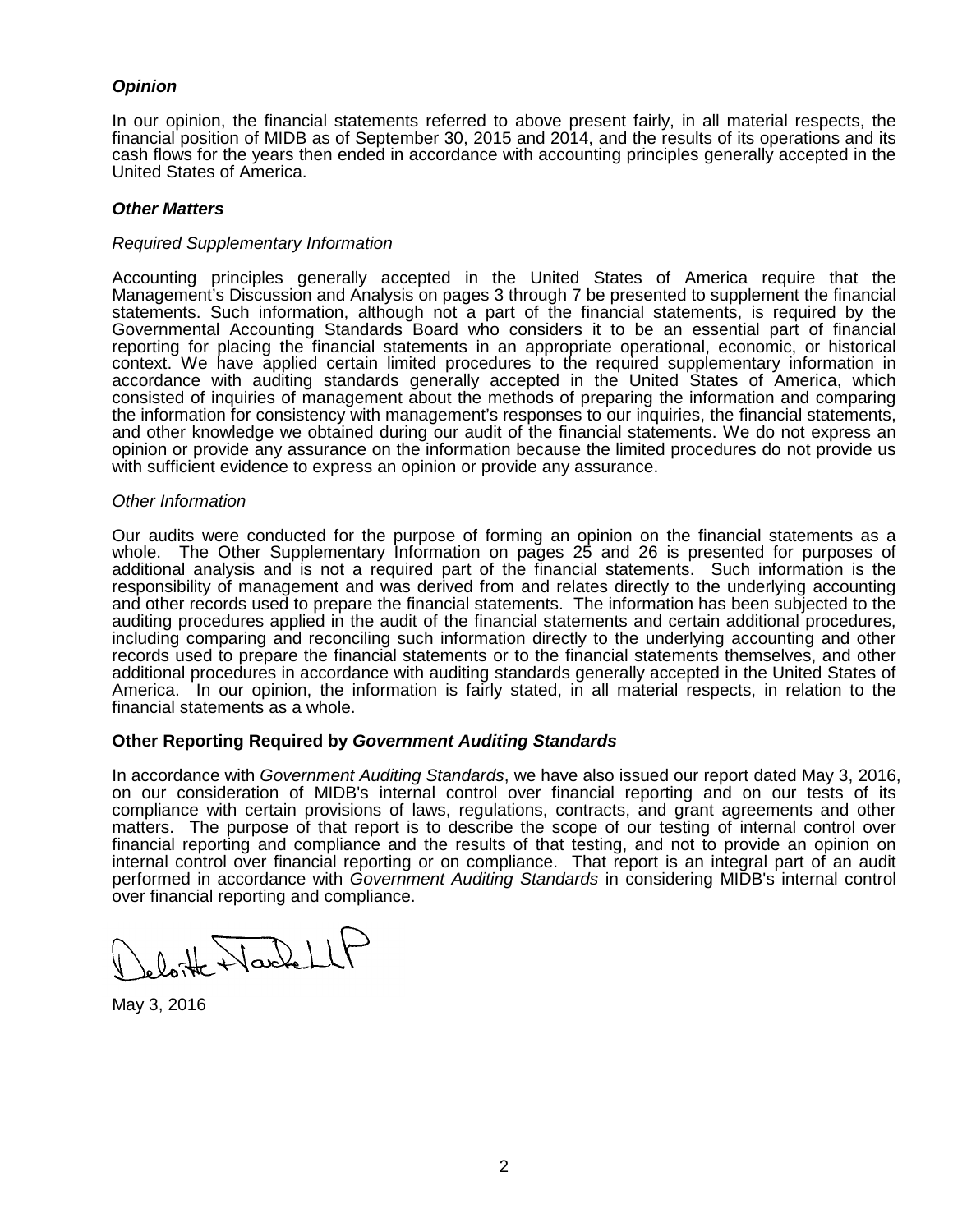Management's Discussion and Analysis Years Ended September 30, 2015 and 2014

Fiscal year October 1, 2014 to September 30, 2015 has been a productive year for the Marshall Islands Development Bank (MIDB). During the fiscal year, the Bank's resources were utilized to prioritize Consumer and Housing Loan Programs with the goal and purpose of improving the living standards and conditions of the people of the Republic of the Marshall Islands.

Management's Discussion and Analysis provides an overview of the Bank's financial highlights and activities for the fiscal year ended September 30, 2015.

# **FINANCIAL HIGHLIGHTS**

- MIDB's total net position increased by **\$**2.41M or 14% over the course of this year's operations. Net position represents funds from the RMI Government, Housing Preservation Grant and the USDA Self-Help Housing Project.
- Operating revenues decreased by \$140K from \$3.92M in 2014 to \$3.78M in 2015, \$2.73M of which was generated through interest on loans. Total operating expenses virtually remain unchanged.
- Allowance for loan losses decreased by \$10M from \$12.26M in 2014 to \$2.26M in 2015. Nonoperating revenues increased by \$42K or 29% from \$145K in 2014 to \$187K in 2015.

# **ANALYSIS OF MIDB'S FINANCIAL STATUS**

This Analysis serves as an overview to MIDB's basic financial statements. A Summary of Statements of Net Position is shown below that will give insight on MIDB's resources, liabilities and net position, MIDB's priority investments and performance results compared to previous year. At the end of the fiscal year 2015, MIDB's assets of \$23.77M exceeded liabilities of \$3.87M by \$19.9M. However, \$1.18M or 6% of the net position is either invested in capital assets or restricted funds that can only be used for the purpose of which the funds were created. The capital assets are resources used by the Bank during the course of its operations to provide services to the people and are assets that are not easily liquidated. As of September 30, 2015, unrestricted net position amounted to \$18.72M, enough to repay all outstanding debt.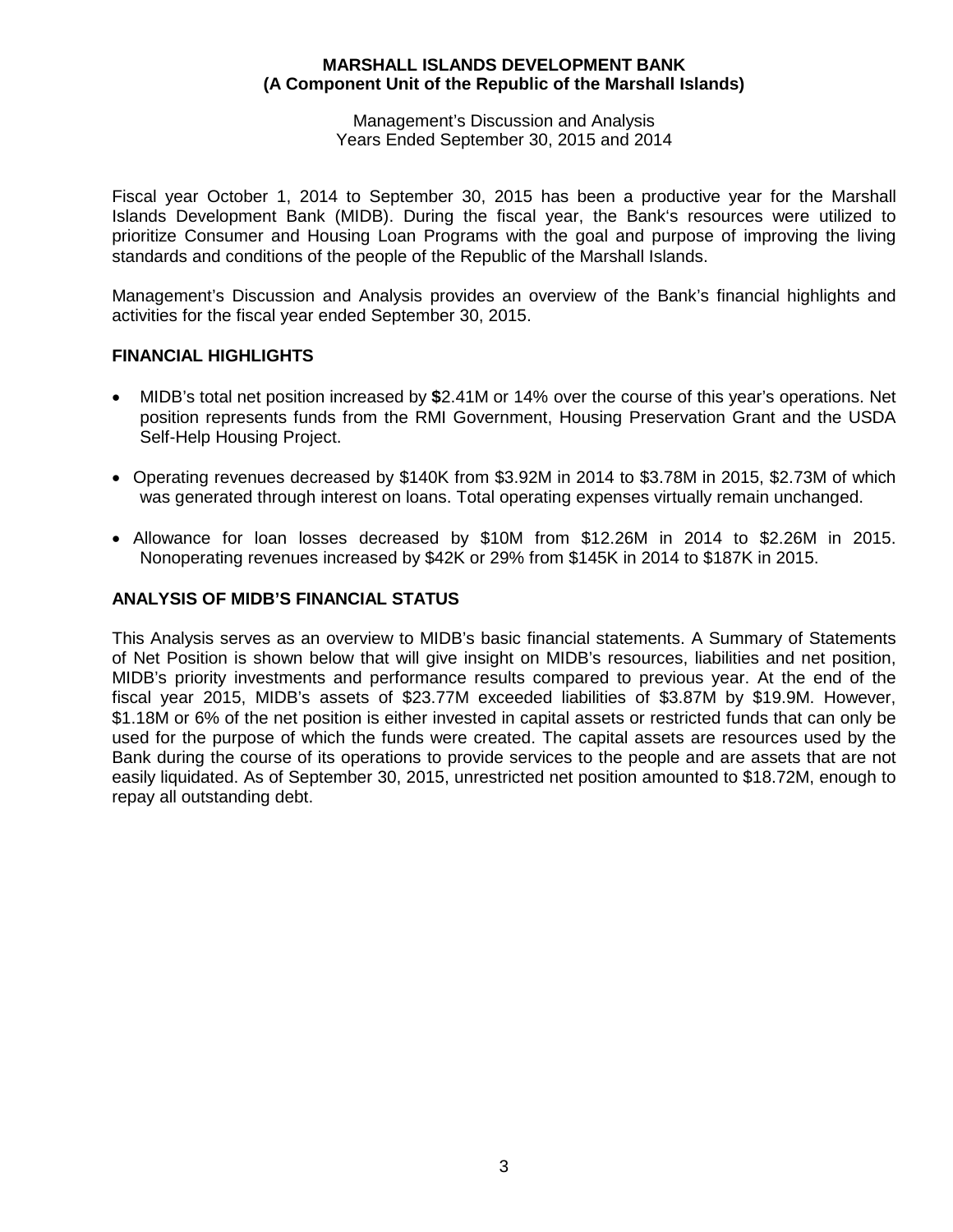Management's Discussion and Analysis Years Ended September 30, 2015 and 2014

Summary of Statements of Net Position

|                     |                                                                                                                                                | 2015                                                                   | 2014                                                                       |    | 2013                                                                |
|---------------------|------------------------------------------------------------------------------------------------------------------------------------------------|------------------------------------------------------------------------|----------------------------------------------------------------------------|----|---------------------------------------------------------------------|
| Position            | Cash and Equivalents<br><b>Restricted Cash</b><br><b>Restricted TCD</b><br>Loan Receivable, net<br>Premises and Equipment, net<br>Other Assets | \$<br>373,544<br>567,927<br>59,453<br>21,207,758<br>899,622<br>662,192 | \$<br>75,423<br>553,787<br>1,253,173<br>21,066,853<br>1,118,670<br>640,628 | \$ | 108,740<br>526,468<br>684,188<br>20,571,274<br>1,296,595<br>753,227 |
| Liabilities         | <b>Total Assets</b>                                                                                                                            | 23,770,496                                                             | 24,708,534                                                                 |    | 23,940,492                                                          |
|                     | Loan Payable<br>RepMar Deposit<br><b>Other Liabilities</b>                                                                                     | 1,066,789<br>1,085,406<br>1,714,727                                    | 3,609,051<br>1,952,136<br>1,649,694                                        |    | 5,067,312<br>1,877,054<br>1,489,907                                 |
| <b>Net Position</b> | <b>Total Liabilities</b>                                                                                                                       | 3,866,922                                                              | 7,210,881                                                                  |    | 8,434,273                                                           |
|                     | <b>Investment in Capital Assets</b><br>Restricted<br>Unrestricted                                                                              | 899,622<br>279,581<br>18,724,371                                       | 1,118,670<br>279,581<br>16,099,402                                         |    | 1,296,595<br>279,581<br>13,930,043                                  |
|                     | <b>Total Net Position</b>                                                                                                                      | 19,903,574                                                             | \$<br>17,497,653                                                           | S  | 15,506,219                                                          |

- Loan approvals for the year were approximately \$26.67M, broken down by projects, \$26.43M released under various consumer loans, \$0.04M for business loans and \$0.20M granted for housing loans. Loans receivable, net, increased by \$141K in 2015 compared with a \$496K increase in 2014. Loans released increased from \$24.11M to \$26.67M during the fiscal years 2014 and 2015, respectively.
- The Government of the Marshall Islands invested \$7M in a Time Certificates of Deposit at the rate of 4% in May 9, 2003, maturing May 8, 2018. The money received from such TCDs was used to finance various loans. As of September 30, 2015, the balance owed for Time Certificates of Deposit to the RMI Government was \$1.09M.
- MIDB obtained \$2.0M and \$1.0M of long-term loans with Bank of Marshall Islands in 2012. Interest payments shall be at an annual rate of 5% per annum until maturity date on March 14 and August 31, 2017, respectively. On September 22, 2015, these loans were restructured for a principal amount of \$1,090,500, interest at 6.5% per annum, due in November 30, 2019. As of September 30, 2015, the outstanding principal balance of this loan is \$1.07M. MIDB also obtained a \$2.5M long-term loan with BOMI on behalf of the Government of the Marshall Islands in 2013. Interest shall be at 5.5% per annum until maturity date on May 31, 2018. On September 2, 2015, this loan was fully paid through offset with a MIDB Time Certificate of Deposit in BOMI.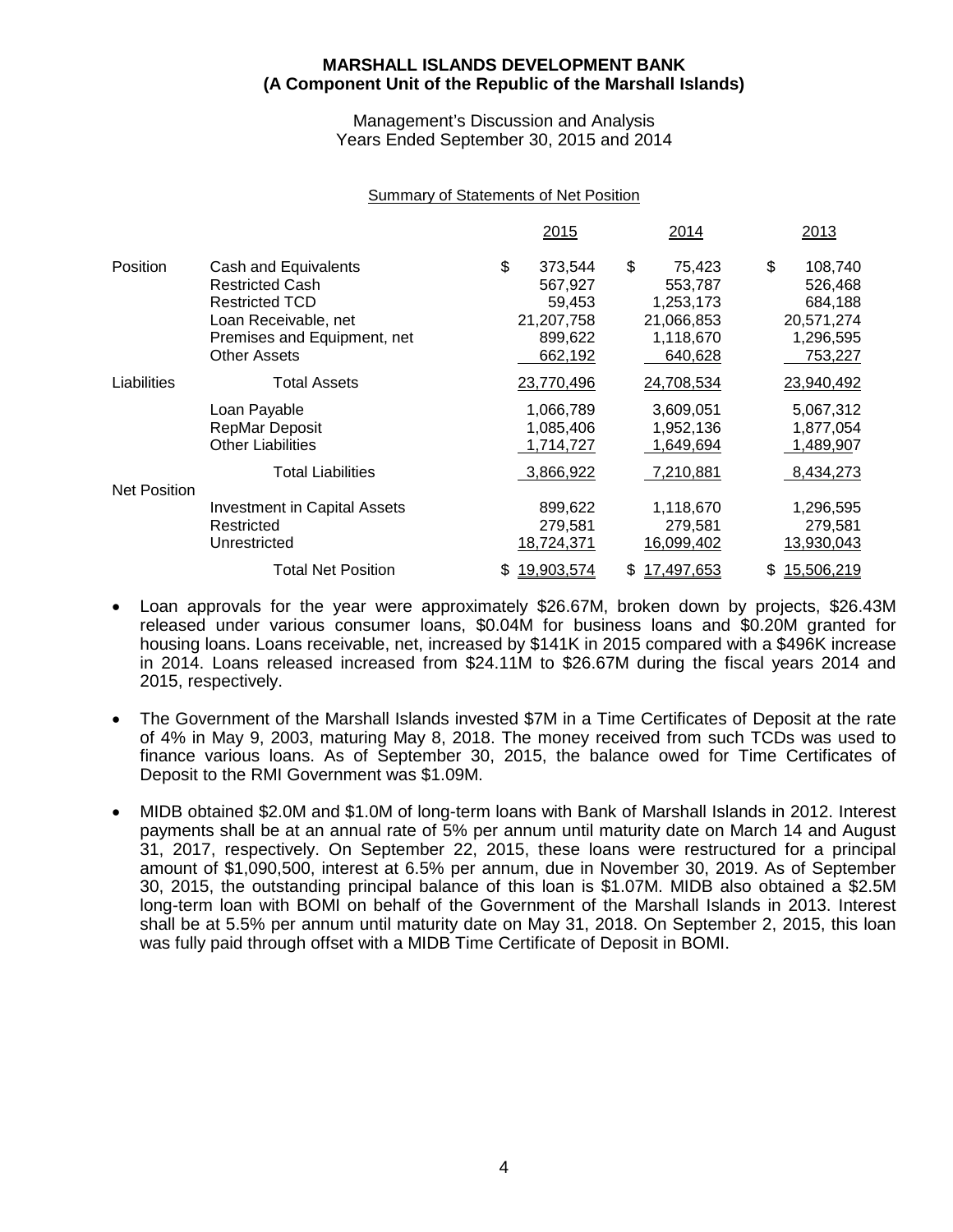Management's Discussion and Analysis Years Ended September 30, 2015 and 2014

| <b>Summary of Statements of Revenues, Expenses and Changes in Net Position</b> |    |                                   |    |                                   |                                    |
|--------------------------------------------------------------------------------|----|-----------------------------------|----|-----------------------------------|------------------------------------|
|                                                                                |    | 2015                              |    | 2014                              | 2013                               |
| <b>Operating Revenues</b><br>Recovery of (provision for) loan losses           | \$ | 3,784,616<br>865.999              | \$ | 3,924,362<br>546,436              | \$<br>3,868,377<br>(1,461,201)     |
| Less: expenses                                                                 |    | 4,650,615                         |    | 4,470,798                         | 2,407,176                          |
| Operating expenses<br>General administrative expenses                          |    | 227,495<br>2,204,531              |    | 319,819<br>2,304,613              | 297,764<br>2,328,507               |
| Earnings (loss) from operations<br>Non-operating revenues                      |    | 2,432,026<br>2,218,589<br>187,332 |    | 2,624,432<br>1,846,366<br>145,068 | 2,626,271<br>(219, 095)<br>295,568 |
| Increase in net position<br>Net position at beginning of year                  |    | 2,405,921<br>17,497,653           |    | 1,991,434<br>15,506,219           | 76,473<br>15,429,746               |
| Net position at end of year                                                    | \$ | 19,903,574                        | \$ | <u>17,497,653</u>                 | \$<br>15,506,219                   |

• Total operating revenues for 2015 decreased by \$140K or 4% compared to 2014. About 72% MIDB's operating revenue comes from interest on loans, 87%, 6%, and 7% of which are generated earnings from consumer, business and housing loans, respectively. Please see the chart below depicting the distribution of the Bank's revenue.

• Recovery of loan losses for 2015 increased by \$320K compared to 2014 primarily due to the RMI Cabinet approving and authorizing the use of the RMI TCD to repay delinquent loan payments for the Air Marshall Islands loan receivable, which was fully allowed in the prior year. In addition, MIDB also wrote off non-performing loans fully allowed in prior years per BOD approval. Continued payments were received on some of these loans.

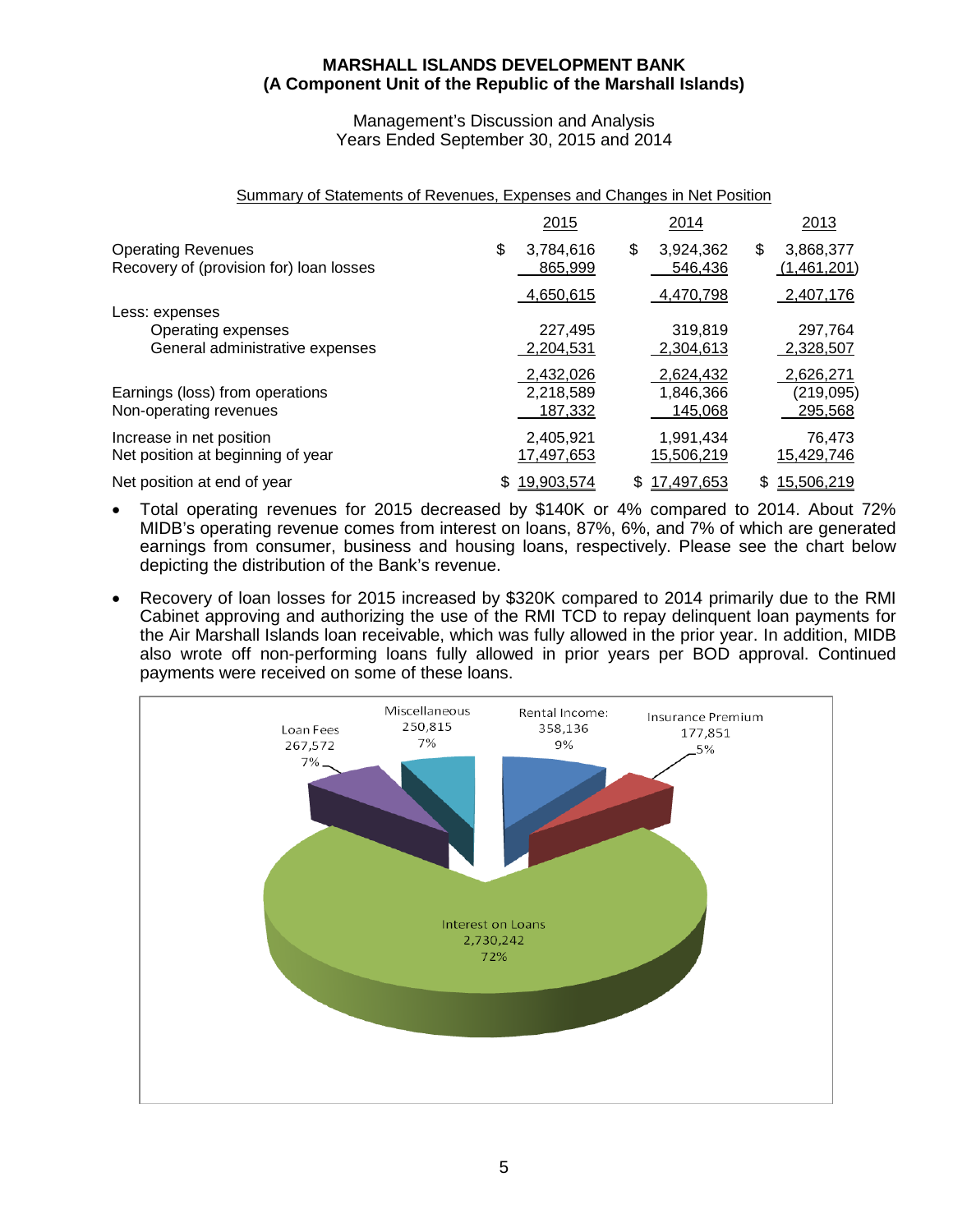Management's Discussion and Analysis Years Ended September 30, 2015 and 2014

- Total operating expenses for 2015 decreased by \$192K or 8% compared with 2014. MIDB's operating expenses cover a range of operating, general and administrative expenses.
- Provision for delinquent loans is provided based on the Bank's reasonable estimate, wherein the number of days an account is due, the amount of loan outstanding balance, and the borrower's capability to pay play vital information in the computation of additional allowances to be provided. The graph below shows itemized expenses and provides an over-all picture of the Bank's spending activities.



- Interest expense decreased by \$92K or 29% during fiscal year ended September 30, 2015 compared to fiscal year ended September 30, 2014 due to a decrease in both interest on loans payable and interest on deposits. Interest on loans payable pertains to interest payments and accruals for a Bank of Marshall Islands loan while interest on deposits pertains to payments and accruals on the RepMar TCD and various savings accounts.
- General and administrative expenses in the aggregate decreased by \$100K, or 4% from last year's operation due primarily to a decrease in repairs and maintenance of \$37K or 39% and miscellaneous expense of \$29K or 47%.
- Total non-operating revenues for 2015 increased by \$42K or 29% compared to 2014 due to an increase in dividend rate per share on the investment in BOMI from \$5.50 in 2014 to \$7.00 in 2015.

# Capital Assets and Debt

Capital assets acquisitions amounted to \$29K in 2015. For additional information concerning capital assets, please refer to Note 8 to the financial statements.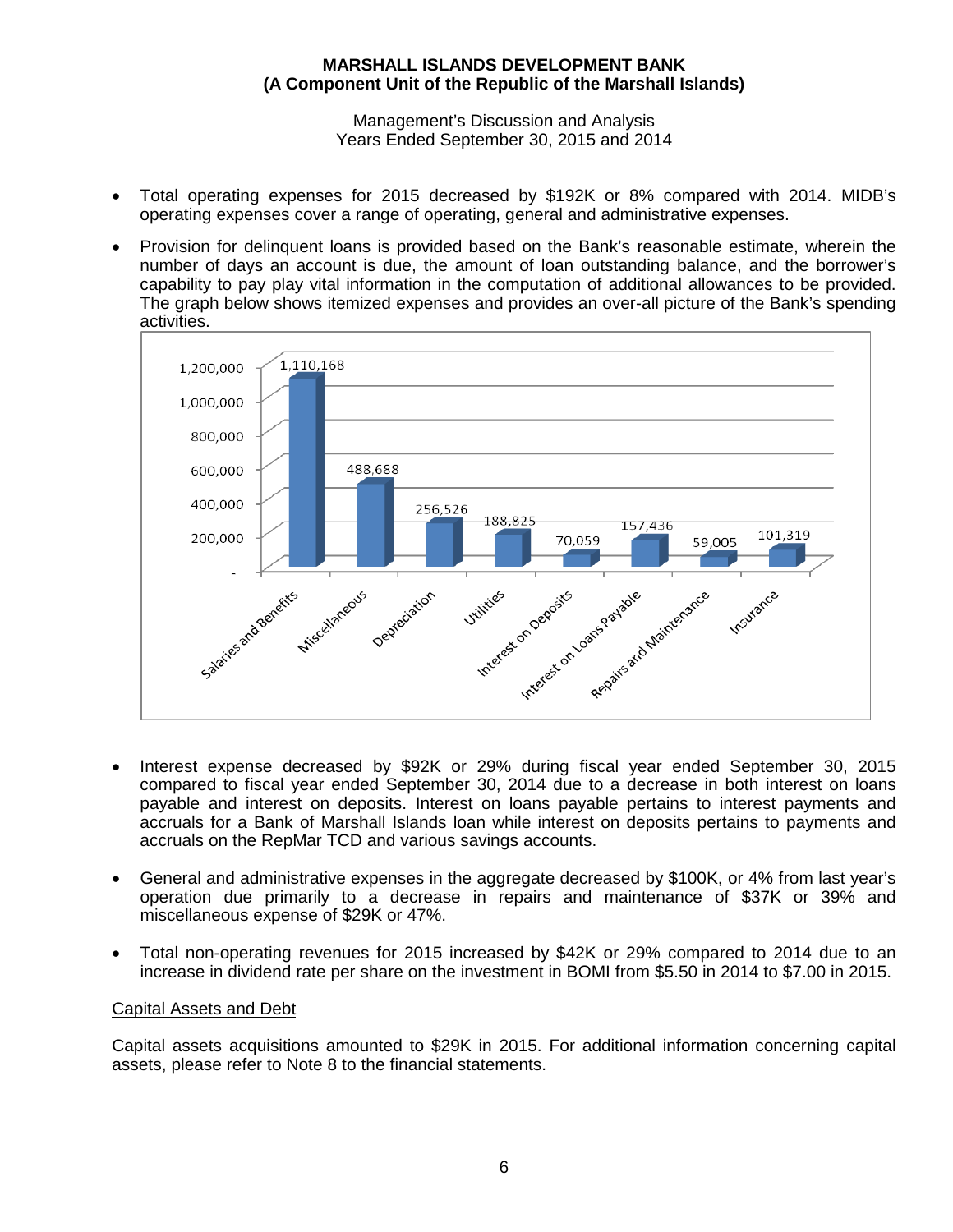Management's Discussion and Analysis Years Ended September 30, 2015 and 2014

Long term-debt decreased by \$2.54M in 2015. MIDB liquidated its long-term loan with Bank of Marshall Islands amounting to \$2.5M which was granted on May 30, 2013 with an interest of 5.5% per annum. For additional information concerning debt, please refer to Note11 to the financial statements.

Management's and Discussion and Analysis for the year ended September 30, 2014 is set forth in MIDB's report on the audit of financial statements, which is dated May 12, 2015. That Discussion and Analysis explains the major factors impacting the 2014 financial statements and can be obtained from MIDB's Managing Director at [rmimidb@ntamar.net](mailto:rmimidb@ntamar.net)

# **ECONOMIC OUTLOOK**

In the next years to come, MIDB is continuing to expect growth in the demand for housing loans and consumer loans, the latter being the major component of MIDB's loan portfolio. MIDB is involved in improving the living conditions of the RMI people through the housing loan projects under Mutual Self Help Housing Projects and USDA Rural Development.

The Bank is currently dependent on income generated from new loans. The net position is just sufficient to pay for MIDB's outstanding debt. MIDB may have to look for other sources of funds to maintain the current portfolio and the rising demand for loans. Starting FY16, MIDB adopted its new Strategic Plan which will guide the operation of MIDB in the next 5 years, to 2020. MIDB is determined to redouble its efforts to make a difference in the economy in the next 5 years.

# **ADDITIONAL FINANCIAL INFORMATION**

This discussion and analysis is designed to provide MIDB's customers and other stake holders with an overview of MIDB's operations and financial condition as at September 30, 2015. Should the reader have questions regarding the information included in this report, or wish to request additional financial information, please contact the Marshall Islands Development Bank Managing Director at the above email address or at P.O Box 1048, Majuro, Marshall Islands, MH 96960.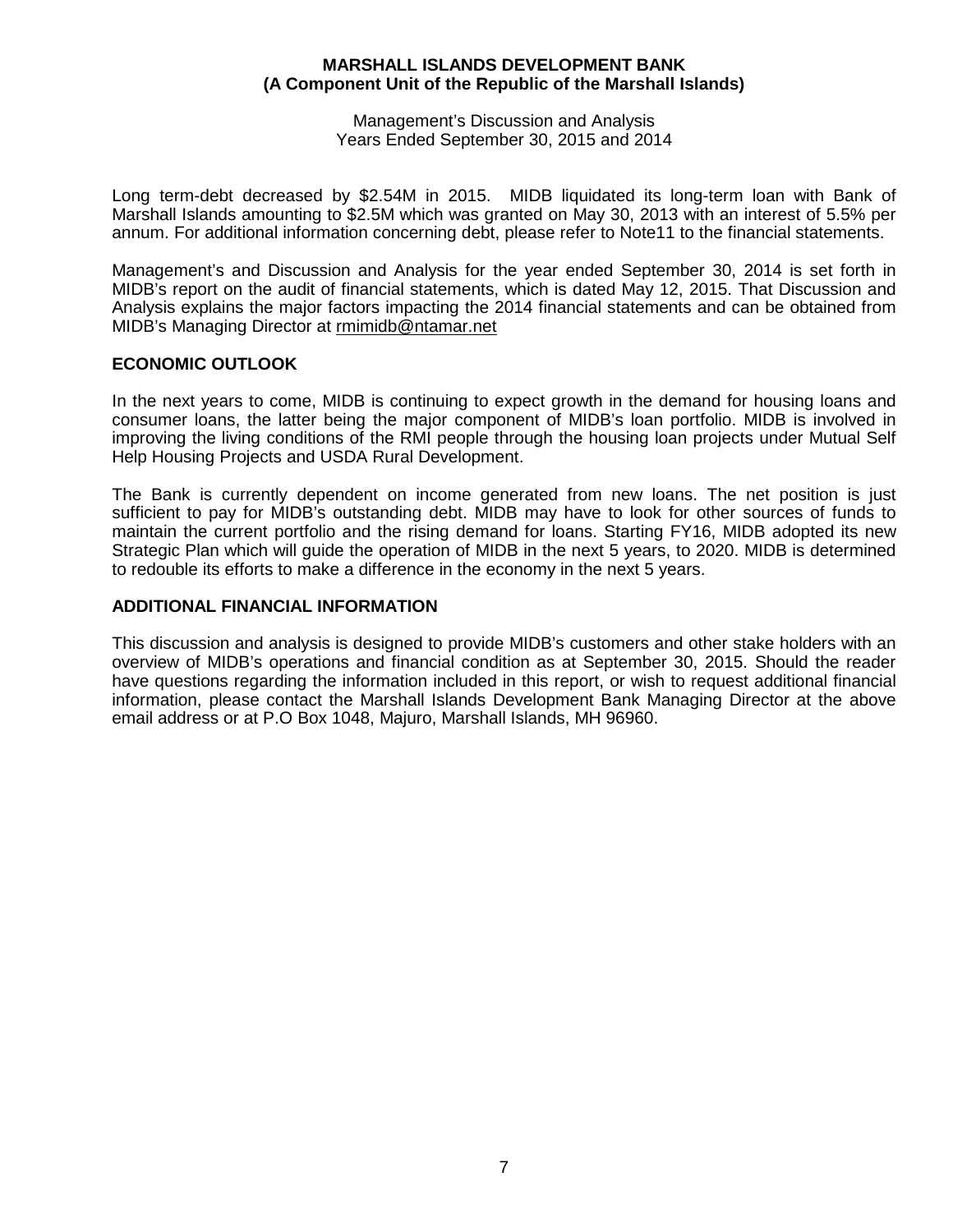# Statements of Net Position September 30, 2015 and 2014

| <b>ASSETS</b>                                   | 2015             |                | 2014       |
|-------------------------------------------------|------------------|----------------|------------|
| Cash and cash equivalents                       | \$<br>373,544    | $\mathfrak{S}$ | 75,423     |
| <b>Restricted cash</b>                          | 567,927          |                | 553,787    |
| Restricted time certificate of deposit          | 59,453           |                | 1,253,173  |
| Investments                                     | 366,748          |                | 366,748    |
| Receivables, net:                               |                  |                |            |
| Loans                                           | 21,207,758       |                | 21,066,853 |
| <b>Accrued interest</b>                         | 76,422           |                | 136,521    |
| Other                                           | 219,022          |                | 129,251    |
| Capital assets:                                 |                  |                |            |
| Non-depreciable capital assets                  | 70,808           |                | 57,453     |
| Capital assets, net of accumulated depreciation | 828,814          |                | 1,061,217  |
| Investment property held for sale, net          |                  |                | 8,108      |
|                                                 | \$<br>23,770,496 | \$             | 24,708,534 |
|                                                 |                  |                |            |
| LIABILITIES AND NET POSITION                    |                  |                |            |
| Liabilities:                                    |                  |                |            |
| Notes payable                                   | \$<br>1,066,789  | \$             | 3,609,051  |
| RepMar deposit                                  | 1,085,406        |                | 1,952,136  |
| Accrued interest payable                        | 20,404           |                | 31,021     |
| Accounts payable and accrued expenses           | 215,546          |                | 212,764    |
| Deposits pledged                                | 1,478,777        |                | 1,405,909  |
| <b>Total liabilities</b>                        | 3,866,922        |                | 7,210,881  |
| Commitments                                     |                  |                |            |
| Net position:                                   |                  |                |            |
| Net investment in capital assets                | 899,622          |                | 1,118,670  |
| Restricted                                      | 279,581          |                | 279,581    |
| Unrestricted                                    | 18,724,371       |                | 16,099,402 |
| Total net position                              | 19,903,574       |                | 17,497,653 |
|                                                 | \$<br>23,770,496 | \$             | 24,708,534 |
|                                                 |                  |                |            |

See accompanying notes to financial statements.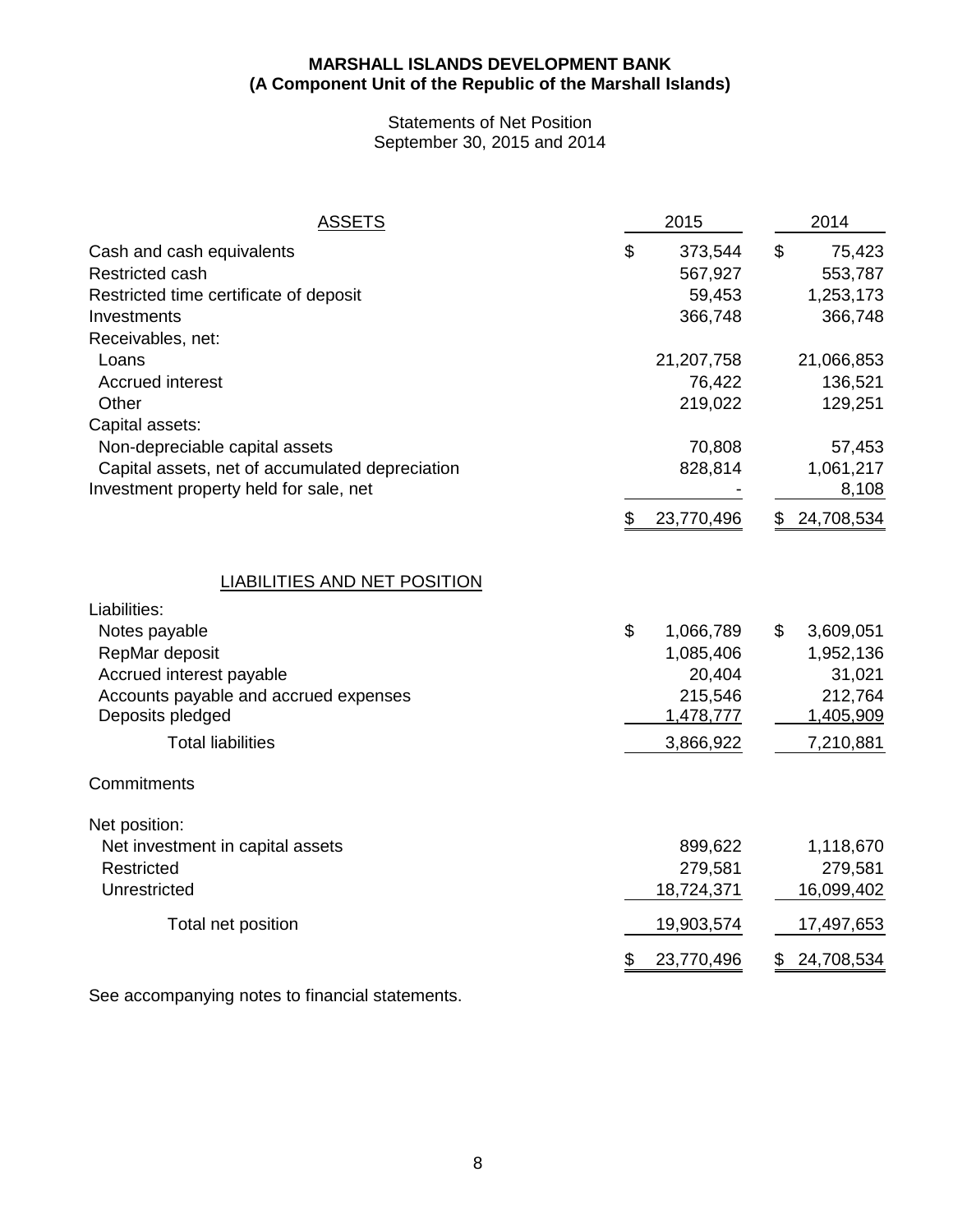# Statements of Revenues, Expenses and Changes in Net Position September 30, 2015 and 2014

|                                                                  | 2015                              | 2014                              |
|------------------------------------------------------------------|-----------------------------------|-----------------------------------|
| Operating revenues:<br>Interest income on loans<br>Rental income | \$2,730,242<br>358,136<br>177,851 | \$2,876,257<br>326,409<br>207,461 |
| Insurance premiums<br>Loan fees                                  | 267,572                           | 191,224                           |
| Federal grants                                                   | 144,008                           | 158,385                           |
| Interest income on time certificate of deposit                   | 40,448                            | 18,003                            |
| Miscellaneous                                                    | 66,359                            | 146,623                           |
| Total operating revenues                                         | 3,784,616                         | 3,924,362                         |
| Recovery of loan losses                                          | 865,999                           | 546,436                           |
| Net operating revenues                                           | 4,650,615                         | 4,470,798                         |
| Operating expenses:<br>Interest expense:<br>Interest on deposits | 70,059                            | 85,535                            |
| Interest on loans payable                                        | 157,436                           | 234,284                           |
| Total interest expense                                           | 227,495                           | 319,819                           |
| General and administrative expenses:                             |                                   |                                   |
| Salaries and employee benefits<br>Depreciation                   | 1,110,168<br>256,526              | 1,068,011<br>273,536              |
| <b>Utilities</b><br>Insurance                                    | 188,825<br>101,319                | 198,536<br>90,480                 |
| Bad debts expense                                                | 68,162                            | 16,518                            |
| Representation                                                   | 64,175                            | 62,112                            |
| Printing, stationery and advertising                             | 60,576                            | 58,711                            |
| Repairs and maintenance                                          | 59,005                            | 96,271                            |
| Travel and training                                              | 58,282                            | 55,332                            |
| Professional fees                                                | 52,164                            | 63,037                            |
| Communications<br>Promotion and donation                         | 49,660<br>31,703                  | 53,450<br>34,459                  |
| Land lease                                                       | 24,682                            | 24,682                            |
| Office and house rental                                          | 21,000                            | 33,600                            |
| Fuel                                                             | 20,135                            | 23,495                            |
| <b>Taxes and licenses</b>                                        | 5,805                             | 7,189                             |
| USDA loan guarantee                                              |                                   | 84,251                            |
| Miscellaneous                                                    | 32,344                            | 60,943                            |
| Total general and administrative expenses                        | 2,204,531                         | 2,304,613                         |
| Income from operations                                           | 2,218,589                         | 1,846,366                         |
| Nonoperating revenues:                                           |                                   |                                   |
| Investment earnings                                              | 187,332                           | 145,068                           |
| Change in net position                                           | 2,405,921                         | 1,991,434                         |
| Net position at beginning of year                                | 17,497,653                        | 15,506,219                        |
| Net position at end of year                                      | \$19,903,574                      | \$17,497,653                      |

See accompanying notes to financial statements.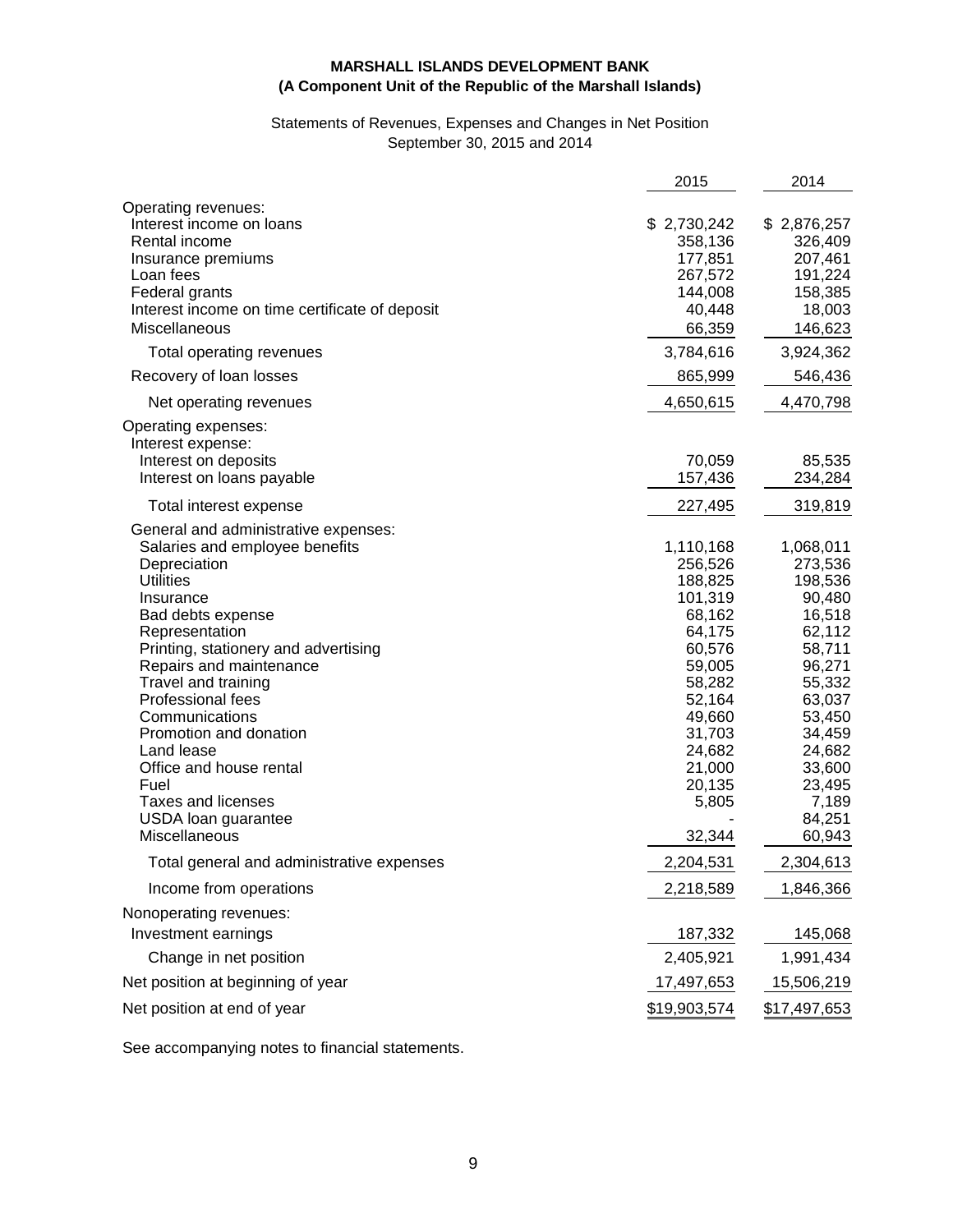# Statements of Cash Flows

September 30, 2015 and 2014

|                                                             | 2015                 | 2014                 |
|-------------------------------------------------------------|----------------------|----------------------|
| Cash flows from operating activities:                       |                      |                      |
| Cash received from customers                                | \$3,480,940          | \$3,838,538          |
| Cash payments to suppliers for goods and services           | (782, 668)           | (964, 776)           |
| Cash payments to employees for services                     | (1,094,393)          | (1,096,752)          |
| Interest received on time certificate of deposit            | 40,448               | 18,003               |
| Interest paid                                               | (238, 112)           | (321, 530)           |
| Operating grants received                                   | 144,008              | 158,385              |
| Net cash provided by operating activities                   | 1,550,223            | 1,631,868            |
| Cash flows from noncapital financing activities:            |                      |                      |
| Net change in RepMar deposit                                | 76,643               | 75,082               |
| Net change in pledged deposits                              | 72,868               | 222,628              |
| Net cash provided by noncapital financing activities        | 149,511              | 297,710              |
| Cash flows from capital and related financing activities:   |                      |                      |
| Net borrowings under short-term loan arrangement            |                      | (14, 161)            |
| Principal repayment of long-term debt                       | (2,542,262)          | (1,458,261)          |
| Additions to premises, equipment and foreclosed assets      | (29, 370)            | (81,711)             |
| Net cash used for capital and related financing activities  | (2,571,632)          | (1, 554, 133)        |
| Cash flows from investing activities:                       |                      |                      |
| Loan originations and principal collections, net            | (196, 893)           | 42,474               |
| Net change in restricted assets                             | 1,179,580            | (596, 304)           |
| Dividends received                                          | 187,332              | 145,068              |
| Net cash provided by (used in) investing activities         | 1,170,019            | (408,762)            |
| Net change in cash and cash equivalents                     | 298,121              | (33, 317)            |
| Cash and cash equivalents at beginning of year              | 75,423               | 108,740              |
| Cash and cash equivalents at end of year                    | 373,544<br>\$        | \$<br>75,423         |
| Cash flows from operating activities:                       |                      |                      |
| Income from operations                                      | 2,218,589<br>S.      | \$<br>1,846,366      |
| Adjustments to reconcile income from operations to net cash |                      |                      |
| provided by operating activities:                           |                      |                      |
| Recovery of loan losses                                     | (865,999)            | (546, 436)           |
| Bad debts expense                                           | 68,162               | 16,518               |
| Depreciation                                                | 256,526              | 273,536              |
| (Increase) decrease in assets:<br>Receivables:              |                      |                      |
| Accrued interest                                            | (291)                | 14,710               |
| Other                                                       | (157, 933)           | 67,471               |
| Increase (decrease) in liabilities:                         |                      |                      |
| Accrued interest payable                                    | (10, 617)            | (1,711)              |
| Accrued expenses                                            | 2,782                | (46, 969)            |
| Unearned premiums                                           | 39,004               | 8,383                |
| Net cash provided by operating activities                   | \$1,550,223          | \$1,631,868          |
| Supplemental information of noncash financing activities:   |                      |                      |
| Related party loan receivable offset:                       |                      |                      |
| Loans receivable                                            | 943,373<br>S         | \$                   |
| RepMar deposit                                              | (943, 373)           |                      |
|                                                             | S.<br>$\blacksquare$ | \$<br>$\blacksquare$ |

See accompanying notes to financial statements.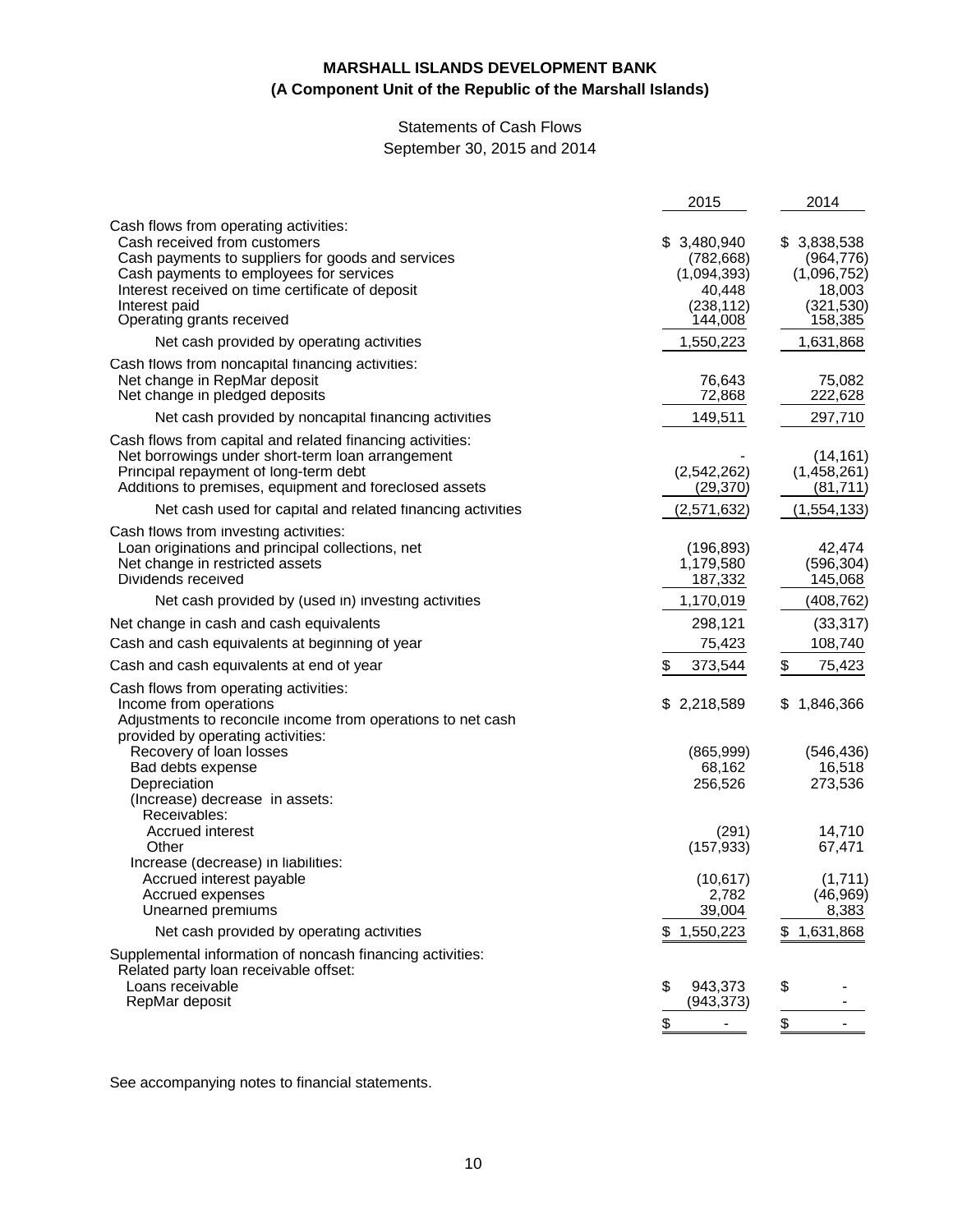Notes to Financial Statements September 30, 2015 and 2014

# (1) Organization

The Marshall Islands Development Bank (MIDB), a component unit of the Republic of the Marshall Islands (RepMar), was incorporated under the laws of RepMar as a non-stock corporation pursuant to the Marshall Islands Development Bank Act of 1988 (Public Law 1988-1). MIDB was established to promote the development and expansion of the economy of the Marshall Islands in order to improve the standard of living of the people and is governed by a seven-member Board of Directors appointed by the Cabinet of RepMar. The primary activities of MIDB have been designed to strengthen the nation's economic base, increase employment and production, improve the standards of housing, promote exports, and reduce the country's dependence on imports and foreign aid through the approval of viable development loans. MIDB has received funds under Section 211 of the Compact of Free Association (the Compact), direct contributions from RepMar and funds from the U.S. Department of Agriculture (USDA) under the Rural Housing and Community Development Service Housing Preservation and Self-Help Housing Program Grants. MIDB also assumed the assets and liabilities of the former Marshall Islands Economic Development Loan Office, Inc.

MIDB's financial statements are incorporated into the financial statements of RepMar as a component unit.

#### (2) Summary of Significant Accounting Policies

GASB Statement No. 34, *Basic Financial Statements - and Management's Discussion and Analysis - for State and Local Governments*, which was subsequently amended by Statement No. 37, *Basic Financial Statements - and Management's Discussion and Analysis - for State and Local Governments: Omnibus*, and modified by Statement No. 38, *Certain Financial Statement Note Disclosures,* establish financial reporting standards for governmental entities, which require that management's discussion and analysis of the financial activities be included with the basic financial statements and notes and modifies certain other financial statement disclosure requirements.

To conform to the requirements of GASB 34, equity is presented in the following net position categories:

- Net investment in capital assets; capital assets, net of accumulated depreciation, plus construction or improvement of those assets.
- Restricted: Nonexpendable Net position subject to externally imposed stipulations that requires MIDB to maintain such permanently. At September 30, 2015 and 2014, MIDB does not have nonexpendable net position. Expendable - Net position whose use by MIDB is subject to externally imposed stipulations that can be fulfilled by actions of MIDB pursuant to those stipulations or that expire by the passage of time.
- Unrestricted; net position that is not subject to externally imposed stipulations. Unrestricted net position may be designated for specific purposes by action of management or the Board of Directors or may otherwise be limited by contractual agreements with outside parties.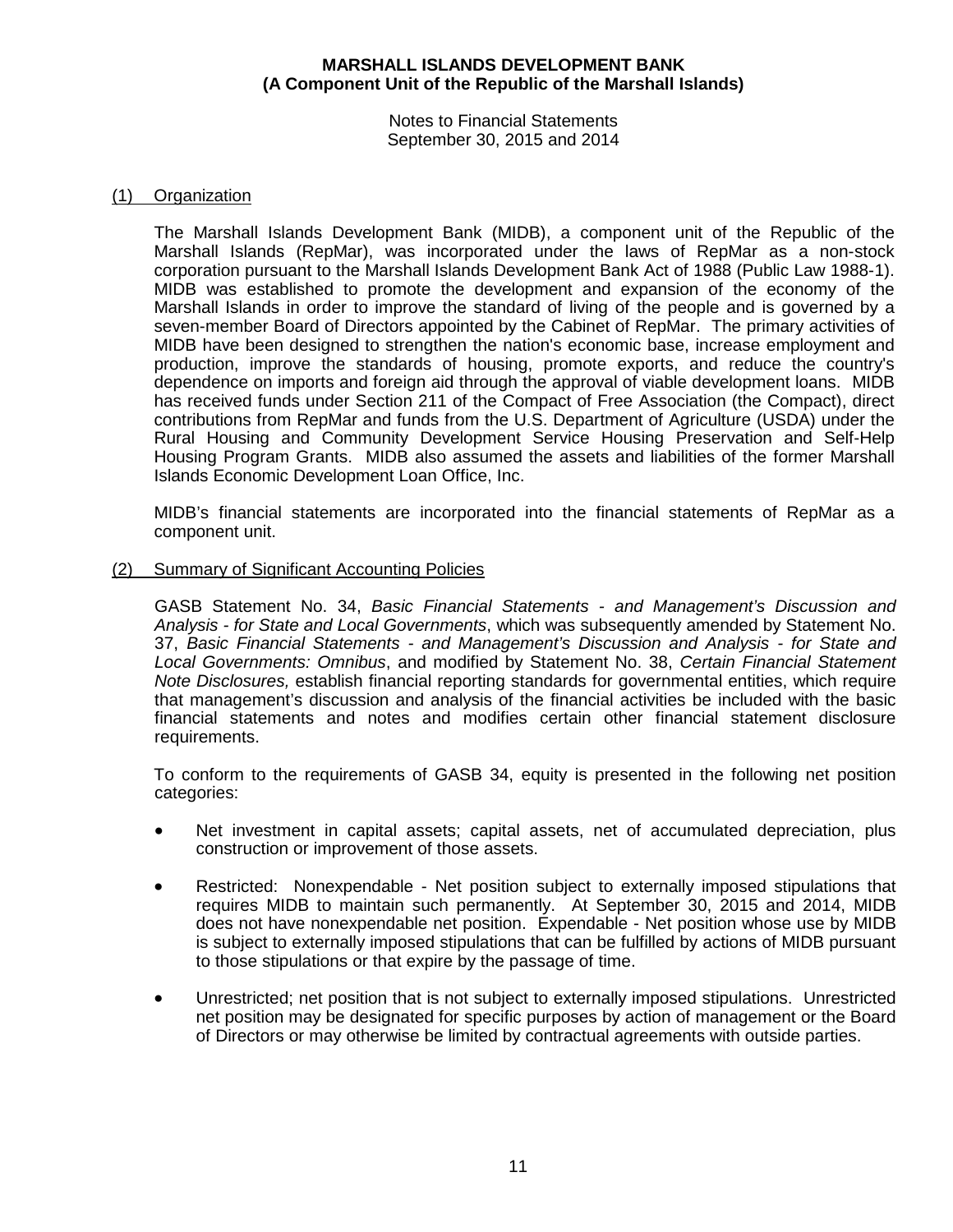Notes to Financial Statements September 30, 2015 and 2014

# (2) Summary of Significant Accounting Policies, Continued

### Basis of Accounting

Proprietary funds are accounted for on a flow of economic resources measurement focus. With this measurement focus, all assets, deferred outflows of resources, liabilities and deferred inflows of resources associated with the operation of the fund are included in the statements of net position. Proprietary fund operating statements present increases and decreases in net position. The accrual basis of accounting is utilized by proprietary funds. Under this method, revenues are recorded when earned and expenses are recorded at the time liabilities are incurred.

#### Classification of Revenues

MIDB has classified its revenues as either operating or nonoperating according to the following criteria:

- *Operating Revenues* Operating revenues include activities that have the characteristics of exchange transactions, such as (1) insurance premiums, loan fees and interest income on loans and Certificates of Deposit, (2) rental occupancy income associated with MIDB assets, and (3) USDA federal grant revenues.
- *Nonoperating Revenues* Nonoperating revenues include activities that have the characteristics of nonexchange transactions, such as gifts and contributions, and other revenue sources that are defined as nonoperating revenues by GASB Statement No. 9, *Reporting Cash Flows of Proprietary and Nonexpendable Trust Funds and Governmental Entities That Use Proprietary Fund Accounting*, and GASB Statement No. 34, such as RepMar appropriations and investment income.

# Cash and Cash Equivalents and Time Certificates of Deposit

For purposes of the statements of net position and cash flows, cash and cash equivalents is defined as amounts in demand deposits as well as short-term investments maturing within three months of the date acquired. Deposits maintained in time certificates of deposit with original maturity dates greater than ninety days are separately classified.

Custodial credit risk is the risk that in the event of a bank failure, MIDB's deposits may not be returned to it. Such deposits are not covered by depository insurance and are either uncollateralized or collateralized with securities held by the pledging financial institution or held by the pledging financial institution but not in the depositor-government's name. MIDB does not have a deposit policy for custodial credit risk.

As of September 30, 2015 and 2014, the carrying amounts of cash and cash equivalents and time certificates of deposit are \$1,000,924 and \$1,882,383, respectively, and the corresponding bank balances are \$1,105,555 and \$2,021,825, respectively. Of the bank balances, \$662,247 and \$576,527, respectively, are maintained in financial institutions subject to Federal Deposit Insurance Corporation (FDIC) insurance. As of September 30, 2015 and 2014, bank deposits in the amount of \$250,000 and \$251,736, respectively, were FDIC insured. Bank deposits of \$443,307 and \$1,445,298, respectively, are maintained in financial institutions not subject to depository insurance. MIDB does not require collateralization of its cash deposits; therefore, deposit levels in excess of FDIC insurance coverage are uncollateralized. Accordingly, these deposits are exposed to custodial credit risk.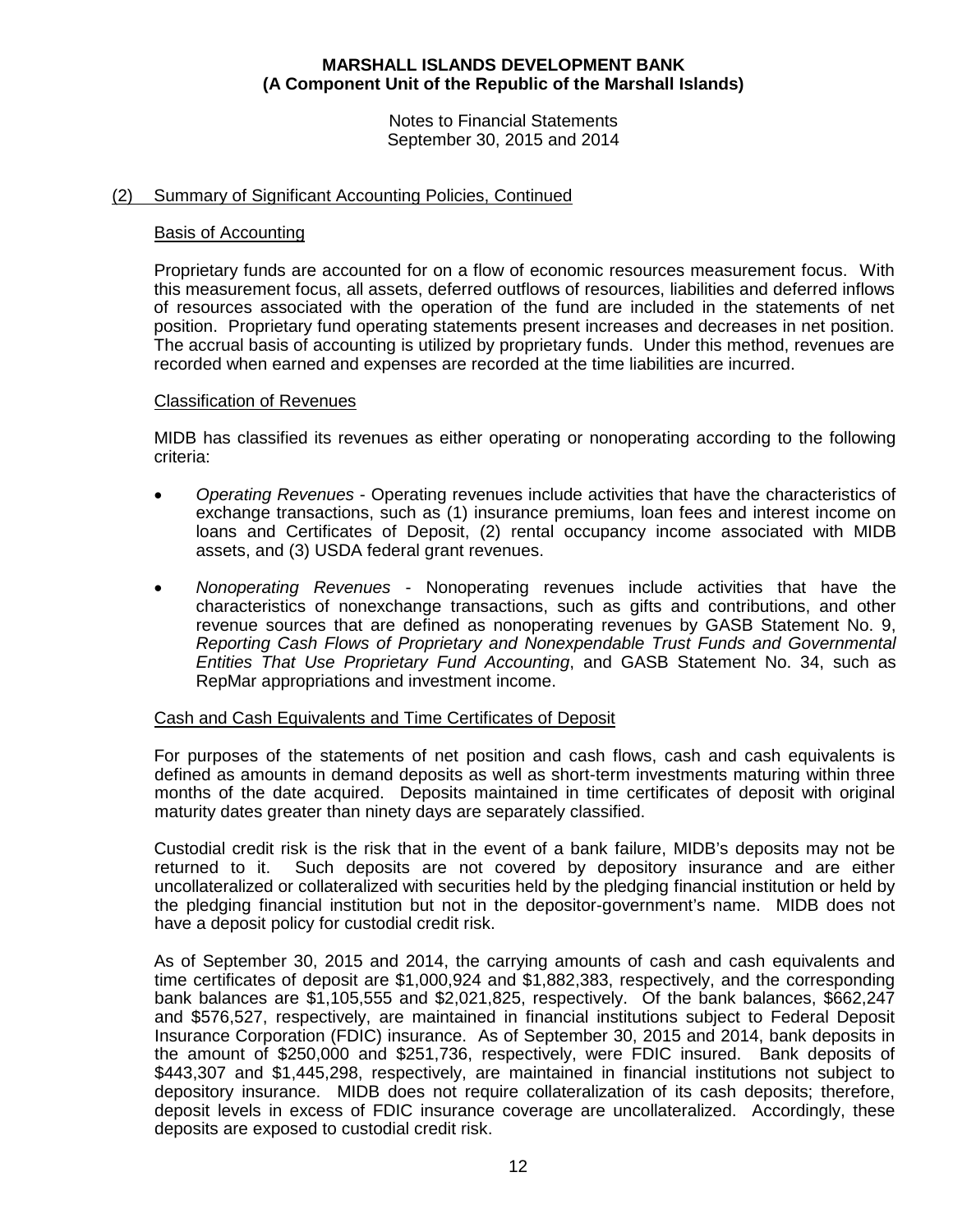Notes to Financial Statements September 30, 2015 and 2014

# (2) Summary of Significant Accounting Policies, Continued

#### **Investments**

Investments of 20% or more of the voting stock of an investee are presumed to give the investor significant influence and are carried using the equity method. Under the equity method, the investor records, as earnings or loss, its proportionate share of the investee's earnings or loss.

#### Loans Receivable, Interest Receivable and Allowances for Losses

Loans and interest receivables are due from customers, both individuals and businesses, located within the Republic of the Marshall Islands and are stated at the unpaid principal balances adjusted for charge-offs less the allowances for losses, and unearned insurance premiums. Interest on loans is calculated using the simple interest method on daily balances of the principal amount outstanding.

The allowances for loan losses and interest receivable losses are established through a provision for losses charged to expense. Loans and interest receivables are charged against the allowance for losses when management believes that collection is unlikely. The allowance is an amount that management believes will be adequate to absorb possible losses on existing loans and interest receivables that may be uncollectible, based on evaluations of the collectability and prior loan loss experience. The evaluations take into consideration such factors as changes in the nature and volume of the loan portfolio, overall portfolio quality, review of specific problem loans and current economic conditions that may affect the borrowers' ability to pay.

# Other Receivables

Other receivables are due from government agencies, businesses and individuals located within the Republic of the Marshall Islands and are interest-free and uncollateralized. The allowance for uncollectible accounts is stated at an amount which management believes will be adequate to absorb possible losses on accounts receivable that may become uncollectible based on evaluations of the collectability of these accounts and prior collection experience. Management determines the adequacy of the allowance for uncollectible accounts based upon review of the aged accounts receivable. The allowance is established through a provision for bad debts charged to expense.

# Premises and Equipment

Premises and equipment with a cost that equals or exceeds \$500 are capitalized. Such assets are carried at cost less accumulated depreciation. Depreciation is calculated using the straightline method based on the estimated useful lives of the respective assets. The estimated useful lives of these assets are as follows:

| Building and houses | $5 - 15$ years |
|---------------------|----------------|
| Computer systems    | 5 years        |
| Motor vehicles      | 3 years        |
| Office furniture    | 5 years        |
| Office equipment    | 5 years        |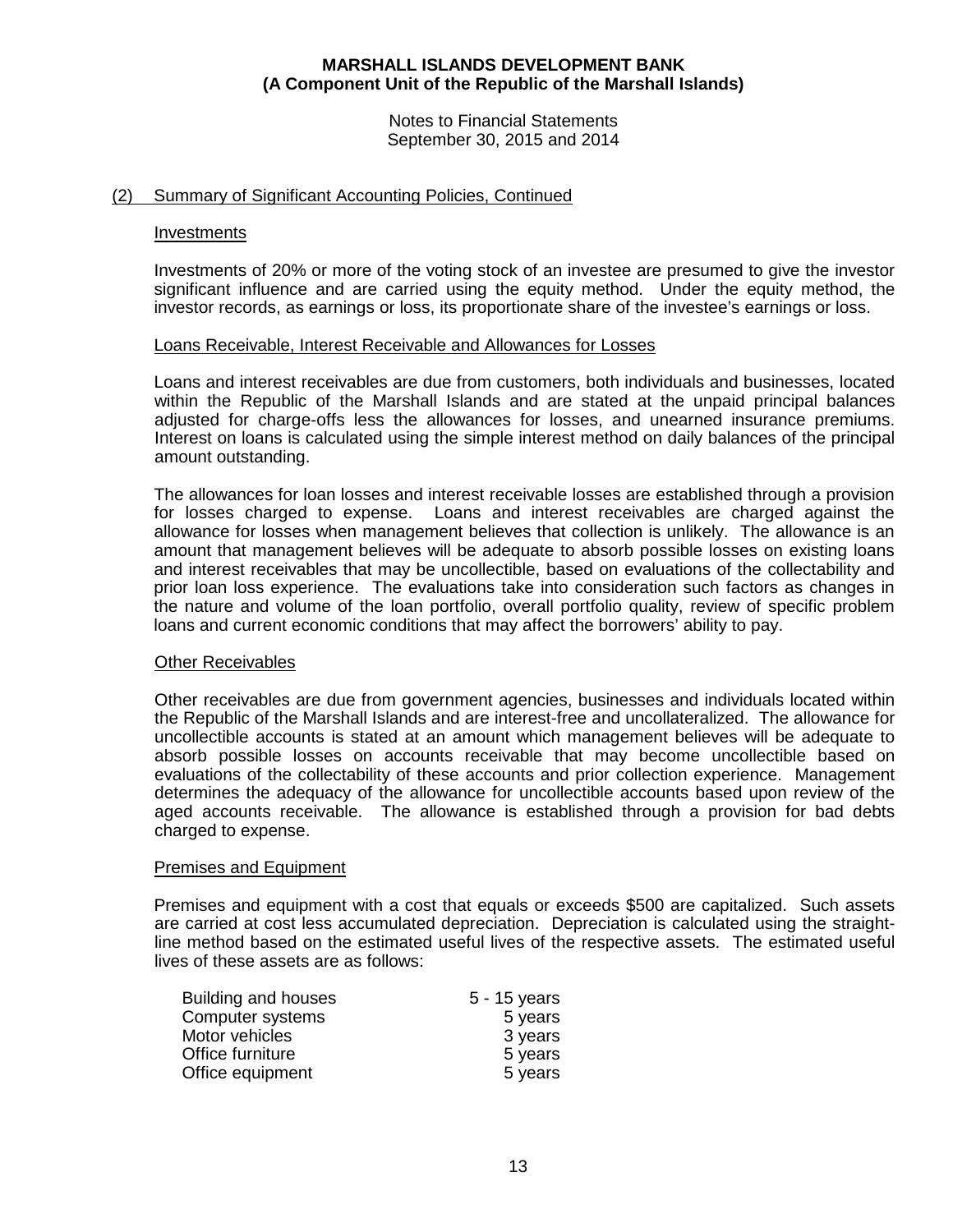Notes to Financial Statements September 30, 2015 and 2014

# (2) Summary of Significant Accounting Policies, Continued

### Foreclosed Assets

Assets acquired through, or in lien of, loan foreclosures are held for sale and are initially recorded at the lower of loan carrying amount or fair value at the date of foreclosure, establishing a new cost basis. Subsequent to foreclosure, valuations are periodically performed by management and the assets are carried at the lower of the carrying amount or fair value less cost to sell. Revenue and expenses from operations and changes in the valuation allowance are included in net expenses from foreclosed assets.

#### Deferred Outflows of Resources

In addition to assets, the statement of net position will sometimes report a separate section for deferred outflows of resources. This separate financial statement element, deferred outflows of resources represents a consumption of net position that applies to a future period and so will not be recognized as an outflow of resources (deduction of net position) until then. MIDB has no items that qualify for reporting in this category.

# Deferred Inflows of Resources

In addition to liabilities, the statement of net position will sometimes report a separate section for deferred inflows of resources. This separate financial statement element, deferred inflows of resources represents an acquisition of net position that applies to a future period and so will not be recognized as an inflow of resources (additions to net position) until then. MIDB has no items that qualify for reporting in this category.

# Taxes

Corporate profits are not subject to income tax in the Republic of the Marshall Islands. The Government of the Republic of the Marshall Islands imposes a gross revenue tax of 3% on revenues. MIDB is specifically exempt from gross revenue tax pursuant to Section 817 of Public Law 1988-1.

#### Recognition of Premium Revenues

Loan insurance premiums are generally recognized as revenue on a pro rata basis up to a three year term. The portion of premiums that will be earned in the future is deferred and reported as unearned premiums.

#### New Accounting Standards

During the year ended September 30, 2015, MIDB implemented the following pronouncements:

• GASB *S*tatement No. 68, *Accounting and Financial Reporting for Pensions,* which revises and establishes new financial reporting requirements for most governments that provide their employees with pension benefits. The implementation of this statement did not have a material effect on the accompanying financial statements.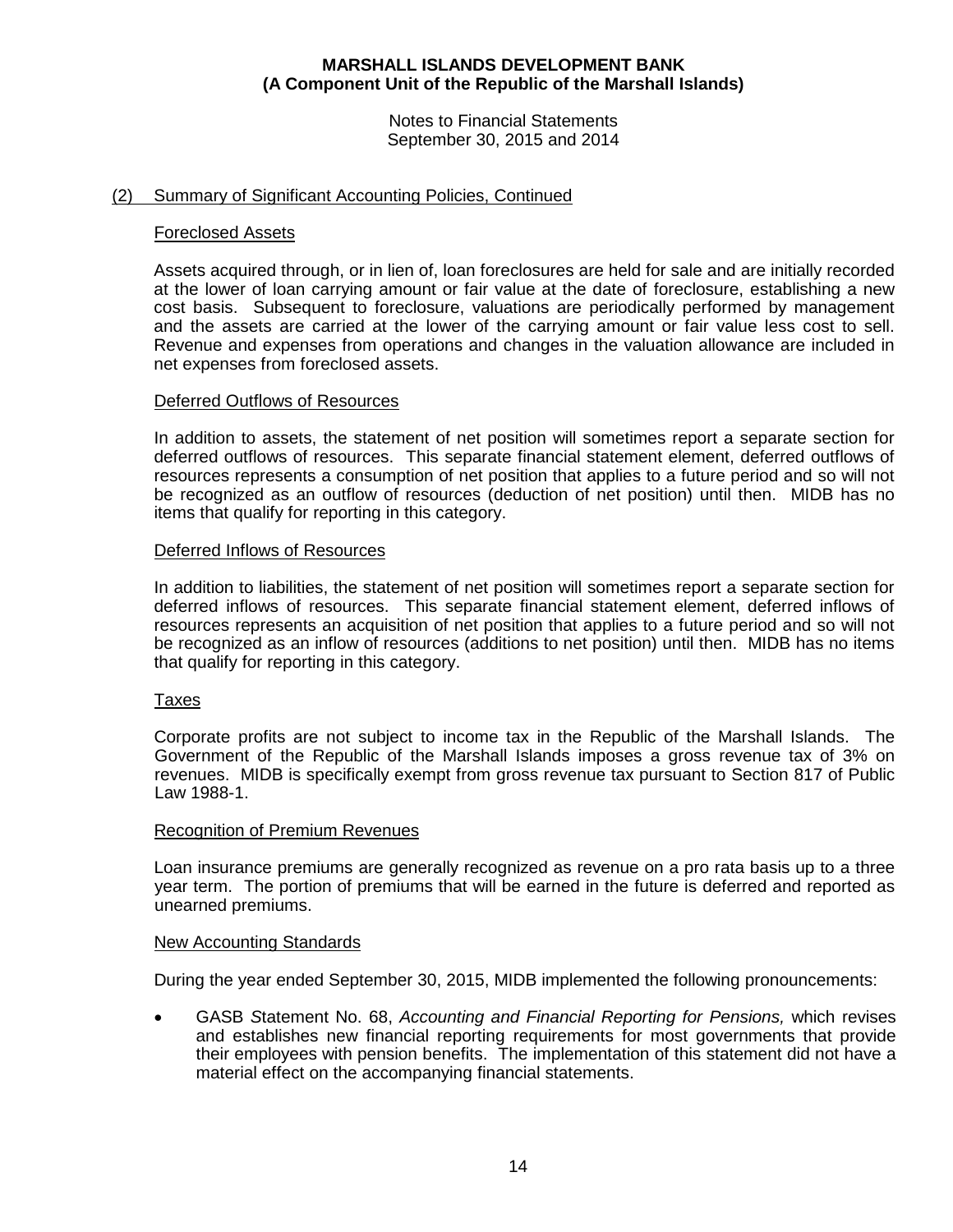Notes to Financial Statements September 30, 2015 and 2014

# (2) Summary of Significant Accounting Policies, Continued

### New Accounting Standards, Continued

- GASB Statement No. 69, *Government Combinations and Disposals of Government Operations,* which improves accounting and financial reporting for state and local governments' combinations and disposals of government operations. Government combinations include mergers, acquisitions, and transfers of operations. A disposal of government operations can occur through a transfer to another government or a sale. The implementation of this statement did not have a material effect on the accompanying financial statements.
- GASB Statement No. 71, *Pension Transition for Contributions Made Subsequent to the Measurement Date - an amendment of GASB Statement No. 68,* which addresses an issue regarding application of the transition provisions of Statement No. 68, *Accounting and Financial Reporting for Pensions*. The issue relates to amounts associated with contributions, if any, made by a state or local government employer or nonemployer contributing entity to a defined benefit pension plan after the measurement date of the government's beginning net pension liability. The implementation of this statement did not have a material effect on the accompanying financial statements.

In February 2015, GASB issued Statement No. 72, *Fair Value Measurement and Application,*  which addresses accounting and financial reporting issues related to fair value measurements and requires entities to expand their fair value disclosures by determining major categories of debt and equity securities within the fair value hierarchy on the basis of the nature and risk of the investment. The provisions in Statement 72 are effective for fiscal years beginning after June 15, 2015. Management believes that the implementation of this statement only requires additional disclosures to be made about fair value measurements, the level of fair value hierarchy, and valuation techniques and will not have a material effect on the financial statements of MIDB.

In June 2015, GASB issued Statement No. 73, *Accounting and Financial Reporting for Pensions and Related Assets That Are Not Within the Scope of GASB Statement 68, and Amendments to Certain Provisions of GASB Statements 67 and 68*, which aligns the reporting requirements for pensions and pension plans not covered in GASB Statements 67 and 68 with the reporting requirements in Statement 68. The provisions in Statement No. 73 are effective for fiscal years beginning after June 15, 2015, with the exception of the provisions that address employers and governmental nonemployer contributing entities for pensions that are not within the scope of Statement 68, which are effective for fiscal years beginning after June 15, 2016. Management does not believe that the implementation of this statement will have a material effect on the financial statements of MIDB.

In June 2015, GASB issued Statement No. 74, *Financial Reporting for Postemployment Benefit Plans Other Than Pension Plans*, which replaces Statements No. 43, *Financial Reporting for Postemployment Benefit Plans Other Than Pension Plans*, as amended, and No. 57, *OPEB Measurements by Agent Employers and Agent Multiple-Employer Plans*, and addresses financial reporting requirements for governments whose employees are provided with postemployment benefits other than pensions (other postemployment benefits or OPEB). The provisions in Statement No. 74 are effective for fiscal years beginning after June 15, 2016. Management does not believe that the implementation of this statement will have a material effect on the financial statements of MIDB.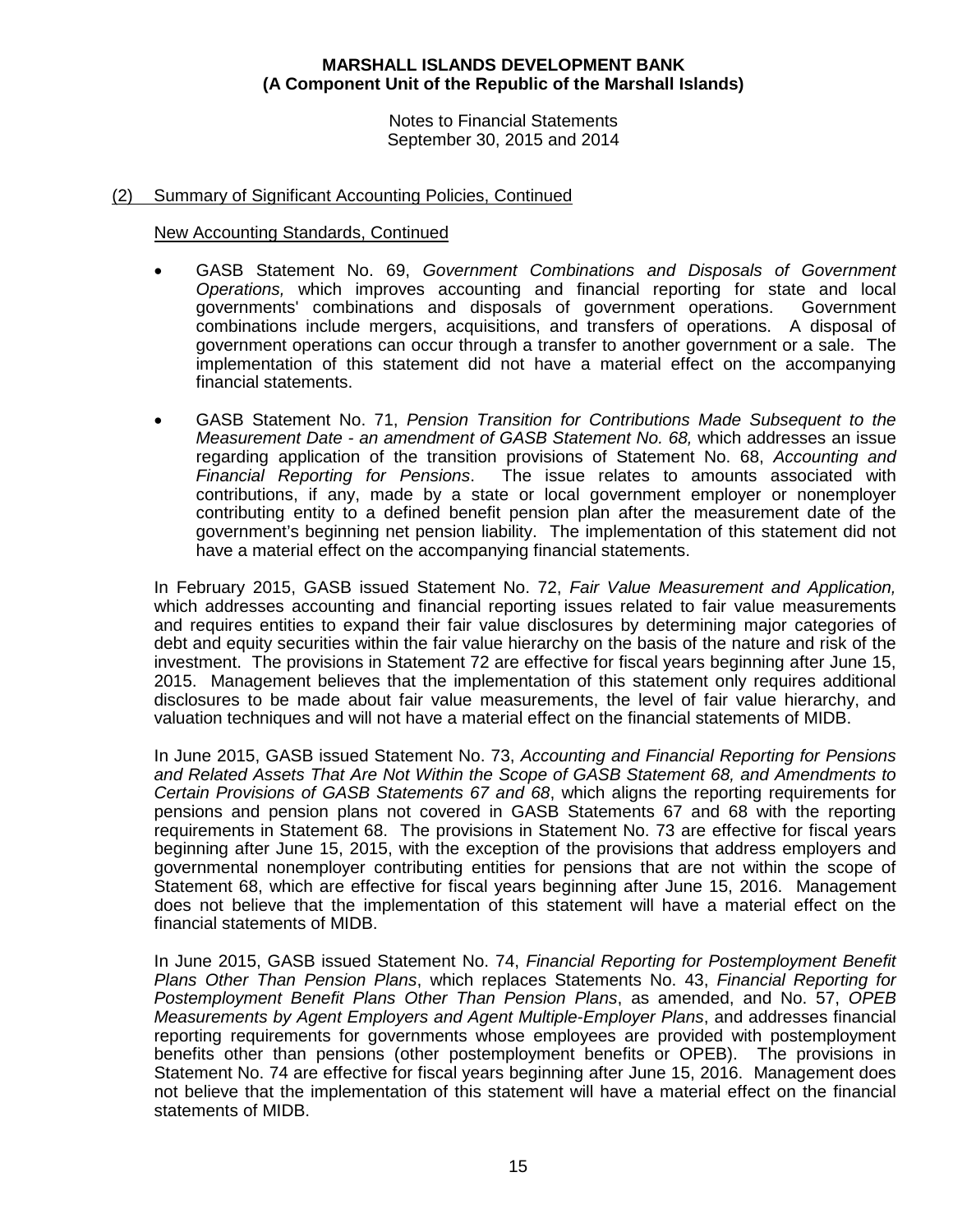Notes to Financial Statements September 30, 2015 and 2014

# (2) Summary of Significant Accounting Policies, Continued

#### New Accounting Standards, Continued

In June 2015, GASB issued Statement No. 75, *Accounting and Financial Reporting for Postemployment Benefits Other Than Pensions*, which replaces the requirements of Statements No. 45, *Accounting and Financial Reporting by Employers for Postemployment Benefits Other Than Pensions*, as amended, and No. 57, *OPEB Measurements by Agent Employers and Agent Multiple-Employer Plans*, and provides guidance on reporting by governments that provide OPEB to their employees and for governments that finance OPEB for employees of other governments. The provisions in Statement No. 75 are effective for fiscal years beginning after June 15, 2017. Management does not believe that the implementation of this statement will have a material effect on the financial statements of MIDB.

In June 2015, GASB issued Statement No. 76, *The Hierarchy of Generally Accepted Accounting Principles for State and Local Governments*, which eliminates two of the four categories of authoritative GAAP that exist under the existing hierarchy prescribed by Statement 55. The two categories that will remain under the new standard are (1) GASB Statements and (2) GASB technical bulletins and implementation guides in addition to AICPA guidance that the GASB clears. The provisions in Statement No. 76 are effective for fiscal years beginning after June 15, 2015. Management does not believe that the implementation of this statement will have a material effect on the financial statements of MIDB.

In August 2015, GASB issued Statement No. 77, *Tax Abatement Disclosures*, which requires governments that enter into tax abatement agreements to disclose certain information about the agreements. The provisions in Statement No. 77 are effective for fiscal years beginning after December 15, 2015. Management does not believe that the implementation of this statement will have a material effect on the financial statements of MIDB.

# **Estimates**

The preparation of financial statements in conformity with accounting principles generally accepted in the United States of America requires management to make estimates and assumptions that affect the reported amounts of assets, deferred outflows of resources, liabilities, and deferred inflows of resources and disclosures of contingent assets and liabilities at the date of the financial statements and the reported amounts of revenues and expenses during the reporting period. Actual results could differ from those estimates. Material estimates that are particularly susceptible to significant change in the near term relate to the determination of the allowance for loan losses and valuation of foreclosed assets.

### (3) Investments

A summary of MIDB's investments as of September 30, 2015 and 2014 is as follows:

|                                                                                | 2015                | 2014                |
|--------------------------------------------------------------------------------|---------------------|---------------------|
| <b>Bank of Marshall Islands</b><br><b>Marshall Islands Service Corporation</b> | \$336,748<br>30,000 | \$336,748<br>30,000 |
|                                                                                | \$366,748           | \$366,748           |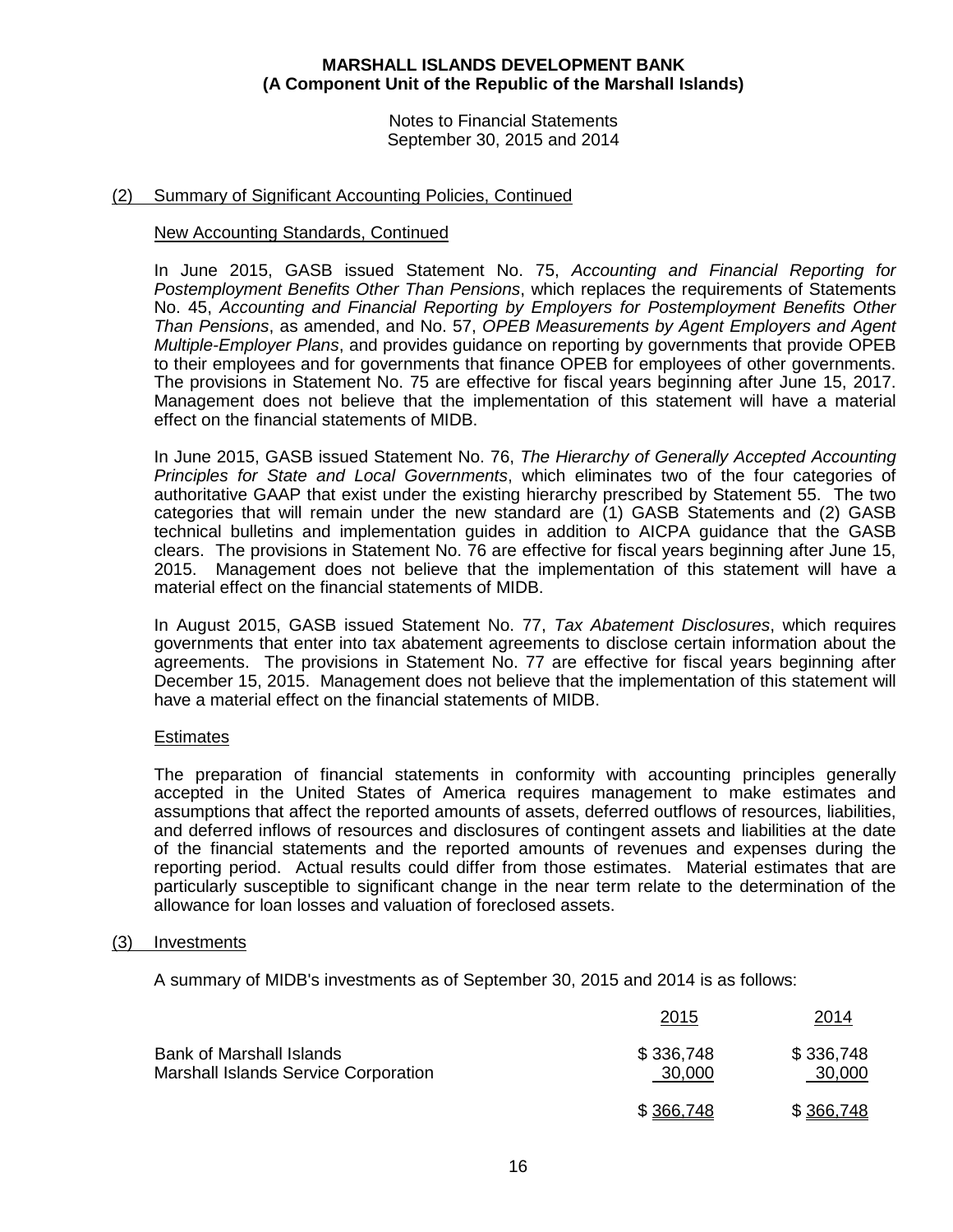Notes to Financial Statements September 30, 2015 and 2014

#### (3) Investments, Continued

The investment in Bank of Marshall Islands (BOMI) is recorded at cost as MIDB does not exercise significant influence over the operating and financial policies of the investee. The investment comprises approximately 15% and 14% of the outstanding shares of BOMI as of September 30, 2015 and 2014. In addition, MIDB has an equity interest in Marshall Islands Service Corporation, an affiliate of BOMI. This investment is recorded at cost as MIDB does not exercise significant influence over the operating and financial policies of the investee. During the years ended September 30, 2015 and 2014, dividend income earned from investees was \$187,332 and \$145,068, respectively.

#### (4) Loans Receivable

Loans receivable as of September 30, 2015 and 2014 are summarized as follows:

|                                                                                                                                           | 2015                                    | 2014                                        |
|-------------------------------------------------------------------------------------------------------------------------------------------|-----------------------------------------|---------------------------------------------|
| <b>Investment Development Fund</b><br><b>Compact Section 211</b><br>Republic of the Marshall Islands<br><b>Housing Preservation Grant</b> | \$<br>- \$<br>23,786,124                | 1,176,157<br>286,613<br>32,126,930<br>9,922 |
| Gross Ioans<br>Less: unearned premiums<br>Less: allowance for loan losses                                                                 | 23,786,124<br>(316, 717)<br>(2,261,649) | 33,599,622<br>(277, 713)<br>(12, 255, 056)  |
|                                                                                                                                           | 21,207,758                              | 21,066,853                                  |

An analysis of the change in the allowance for loan losses during the years ended September 30, 2015 and 2014 is as follows:

|                                                             | 2015                      | 2014                                                    |
|-------------------------------------------------------------|---------------------------|---------------------------------------------------------|
| Beginning balance<br>Recovery of loan losses<br>Charge-offs | (926, 389)<br>(9,067,018) | $$12,255,056$ $$13,091,000$<br>(546, 436)<br>(289, 508) |
| Ending balance                                              | 2,261,649                 | \$12,255,056                                            |

The loan portfolio is comprised of consumer, housing and business loans. The majority of the 2015 and 2014 loan portfolio is unsecured, while the remaining portion is secured by various forms of collateral. Additionally, these loans are normally cosigned by third parties. The basis for expected repayment of a majority of the consumer loans and housing loans is the continued employment of the borrower and allotment agreements between MIDB and the borrower's employer. All loans are at fixed rates ranging from 5.5% - 6.5% for Investment Development Fund loans, 4.0% - 6.5% for Compact Section 211 loans, 4.0% -14.0% for Republic of Marshall Islands loans, and 2.0% - 6.0% for Housing Preservation Grant loans.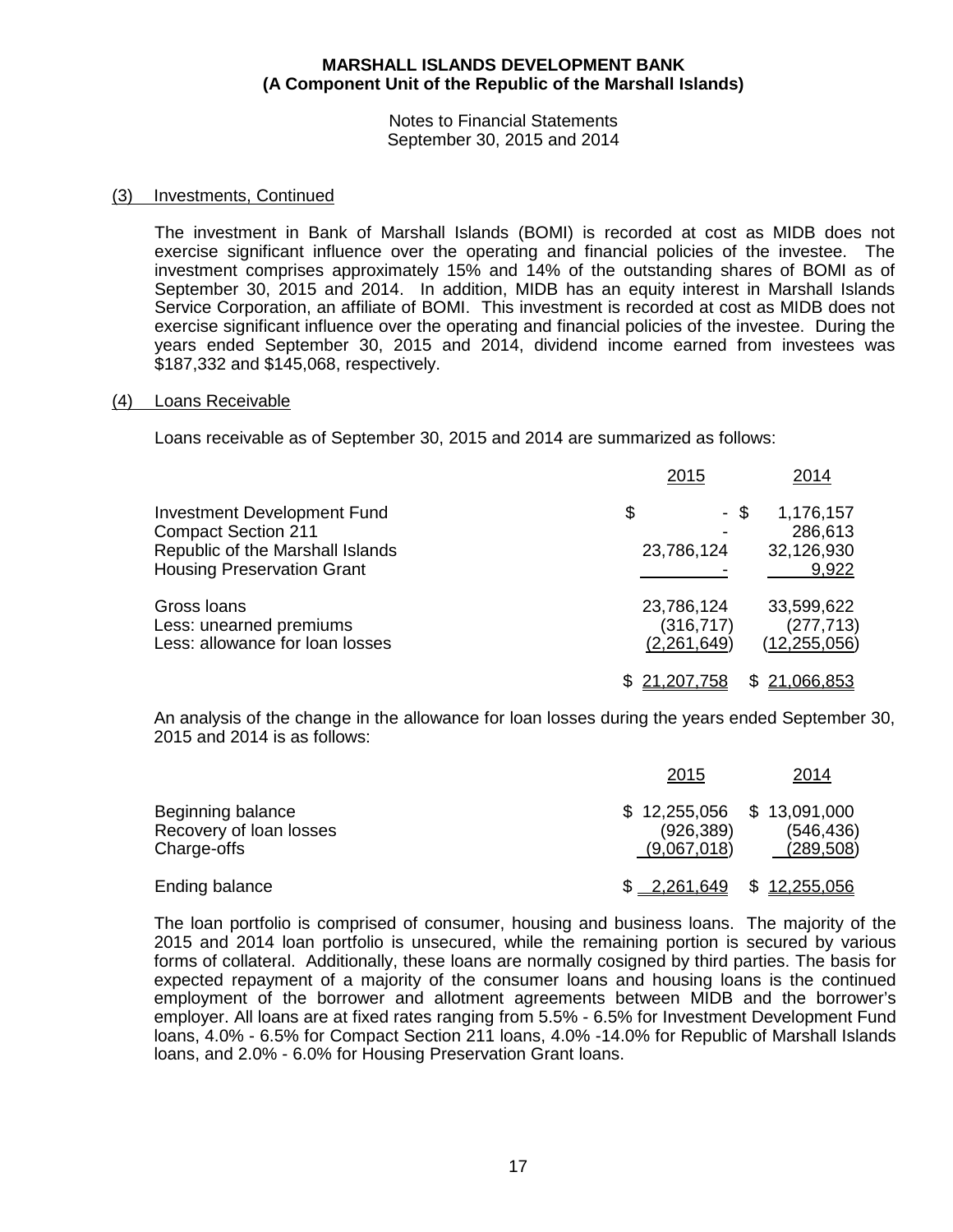Notes to Financial Statements September 30, 2015 and 2014

# (5) Accrued Interest Receivable

Accrued interest receivable as of September 30, 2015 and 2014 is summarized as follows:

|                                       | 2015          | 2014      |
|---------------------------------------|---------------|-----------|
| Republic of the Marshall Islands      | \$121,182     | \$141,167 |
| <b>Investment Development Fund</b>    | 28,284        | 23,854    |
| Gross accrued interest receivable     | 149,466       | 165,021   |
| Less: allowance for doubtful interest | (73, 044)     | (28,500)  |
|                                       | <u>76,422</u> | \$136,521 |

An analysis of the change in the allowance for interest receivable losses during the years ended September 30, 2015 and 2014 is as follows:

|                                                               | 2015                            | 2014                 |
|---------------------------------------------------------------|---------------------------------|----------------------|
| Beginning balance<br>Provision for loan losses<br>Charge-offs | \$28,500<br>60,390<br>(15, 846) | \$46,430<br>(17,930) |
| Ending balance                                                | \$73,044                        | \$28,500             |

#### (6) Other Receivables

Other receivables as of September 30, 2015 and 2014, are as follows:

|                                      | <u>2015</u>               | <u> 2014</u>         |
|--------------------------------------|---------------------------|----------------------|
| Rental<br>Other                      | 495,204<br>\$.<br>125,062 | \$405,373<br>56,960  |
| Allowance for uncollectible accounts | 620,266<br>(401, 244)     | 462,333<br>(333,082) |
|                                      | 219,022<br>£.             | \$ 129,251           |

# (7) Restricted Deposits

MIDB maintains a savings deposit as of September 30, 2015 and 2014 in the amount of \$567,927 and \$553,787, respectively, which is restricted to collateralize loans funded by Rural Housing Service (RHS). The Memorandum of Understanding signed with the RHS requires MIDB to create and maintain an escrow account with an initial deposit of \$500,000. If the account falls below \$500,000, MIDB shall deposit in the escrow account 5% of all RHS loans issued until such time that the account has reached \$500,000. MIDB also maintains a time certificate of deposit as of September 30, 2015 and 2014 with an affiliated bank in the amount of \$59,453 and \$1,253,173, respectively, which is restricted to collateralize certain loans payable.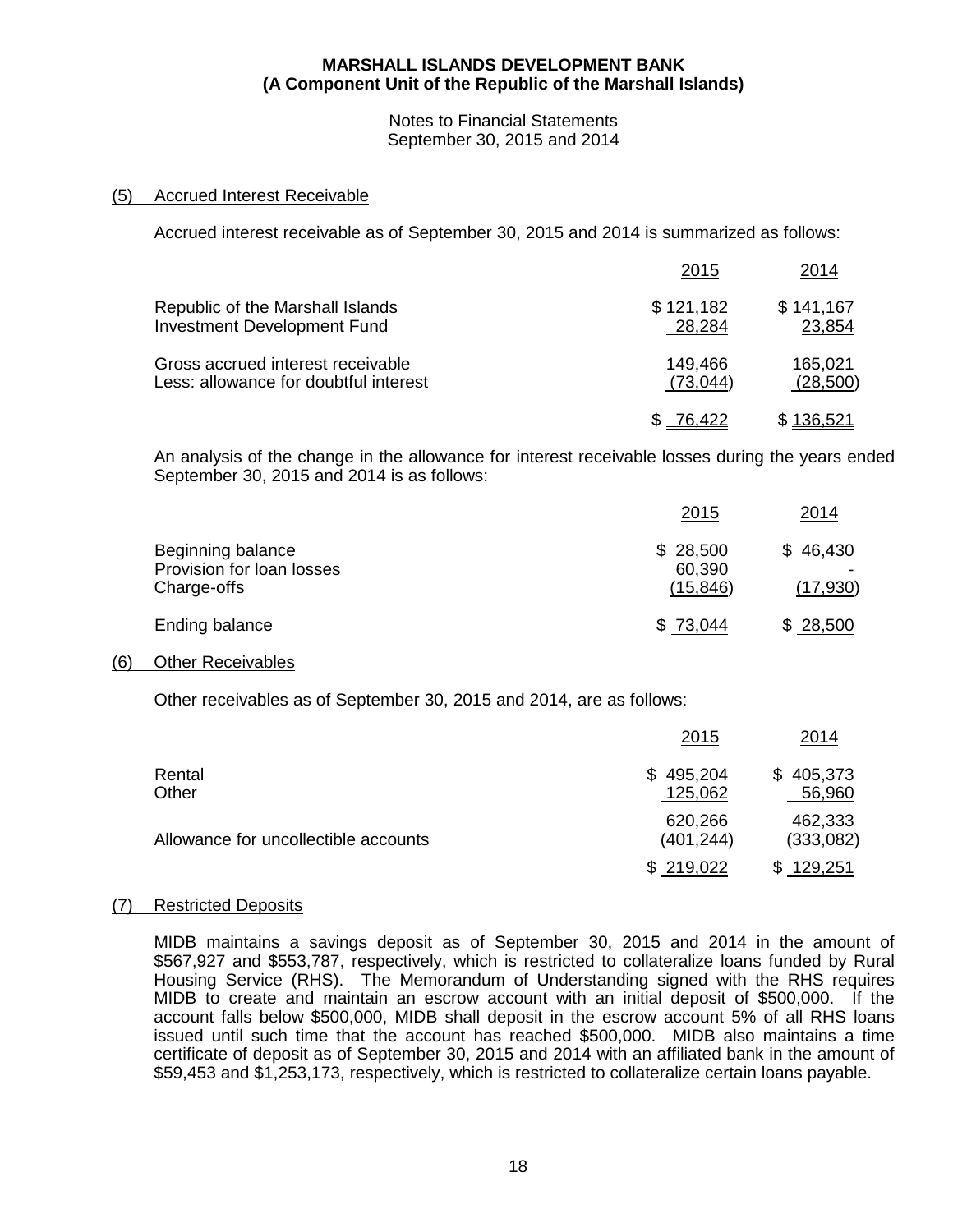Notes to Financial Statements September 30, 2015 and 2014

# (8) Premises and Equipment

Capital asset activity during the years ended September 30, 2015 and 2014 is as follows:

|                               | 2015          |                  |                  |               |  |  |  |
|-------------------------------|---------------|------------------|------------------|---------------|--|--|--|
|                               | October 1,    |                  | Deletions/       | September 30, |  |  |  |
|                               | 2014          | <b>Additions</b> | <b>Transfers</b> | 2015          |  |  |  |
| Building and houses           | \$2,663,256   | \$               | \$               | \$2,663,256   |  |  |  |
| Computer systems              | 261,771       | 12,440           |                  | 274,211       |  |  |  |
| Motor vehicles                | 239,526       |                  |                  | 239,526       |  |  |  |
| Office furniture              | 58,024        | 575              |                  | 58,599        |  |  |  |
| Office equipment              | 412,723       | 3,000            |                  | 415,723       |  |  |  |
|                               | 3,635,300     | 16,015           |                  | 3,651,315     |  |  |  |
| Less accumulated depreciation | (2,574,083)   | (248, 418)       |                  | (2,822,501)   |  |  |  |
|                               | 1,061,217     | (232, 403)       |                  | 828,814       |  |  |  |
| <b>Construction Materials</b> | <u>57,453</u> | <u>13,355</u>    |                  | 70,808        |  |  |  |
|                               | \$1,118,670   | \$ (219,048)     | \$               | 899,622<br>\$ |  |  |  |
|                               |               | 2014             |                  |               |  |  |  |
|                               | October 1,    |                  | Deletions/       | September 30, |  |  |  |
|                               | 2013          | <b>Additions</b> | <b>Transfers</b> | 2014          |  |  |  |
| Building and houses           | \$2,622,294   | \$<br>40,962     | \$               | \$2,663,256   |  |  |  |
| Computer systems              | 251,081       | 10,690           |                  | 261,771       |  |  |  |
| Motor vehicles                | 194,526       | 45,000           |                  | 239,526       |  |  |  |
| Office furniture              | 58,024        |                  |                  | 58,024        |  |  |  |
| Office equipment              | 396,372       | 16,351           |                  | 412,723       |  |  |  |
|                               | 3,522,297     | 113,003          |                  | 3,635,300     |  |  |  |
| Less accumulated depreciation | (2,314,447)   | (259, 636)       |                  | (2, 574, 083) |  |  |  |
|                               | 1,207,850     | (146, 633)       |                  | 1,061,217     |  |  |  |
| <b>Construction Materials</b> | 88,745        | 9,670            | <u>(40,962)</u>  | 57,453        |  |  |  |
|                               | \$1,296,595   | (136, 963)<br>\$ | (40, 962)<br>\$  | \$1,118,670   |  |  |  |

### (9) Foreclosed Assets

Foreclosed assets are presented net of an allowance for losses. Foreclosed assets as of September 30, 2015 and 2014 are summarized as follows:

|                                           | $\frac{1}{2}$          | <b>Service Contract Contract Contract</b> |
|-------------------------------------------|------------------------|-------------------------------------------|
| Foreclosed assets<br>Allowance for losses | \$350,000<br>(350,000) | \$350,000<br>(350,000)                    |
|                                           | 2015                   | 2014                                      |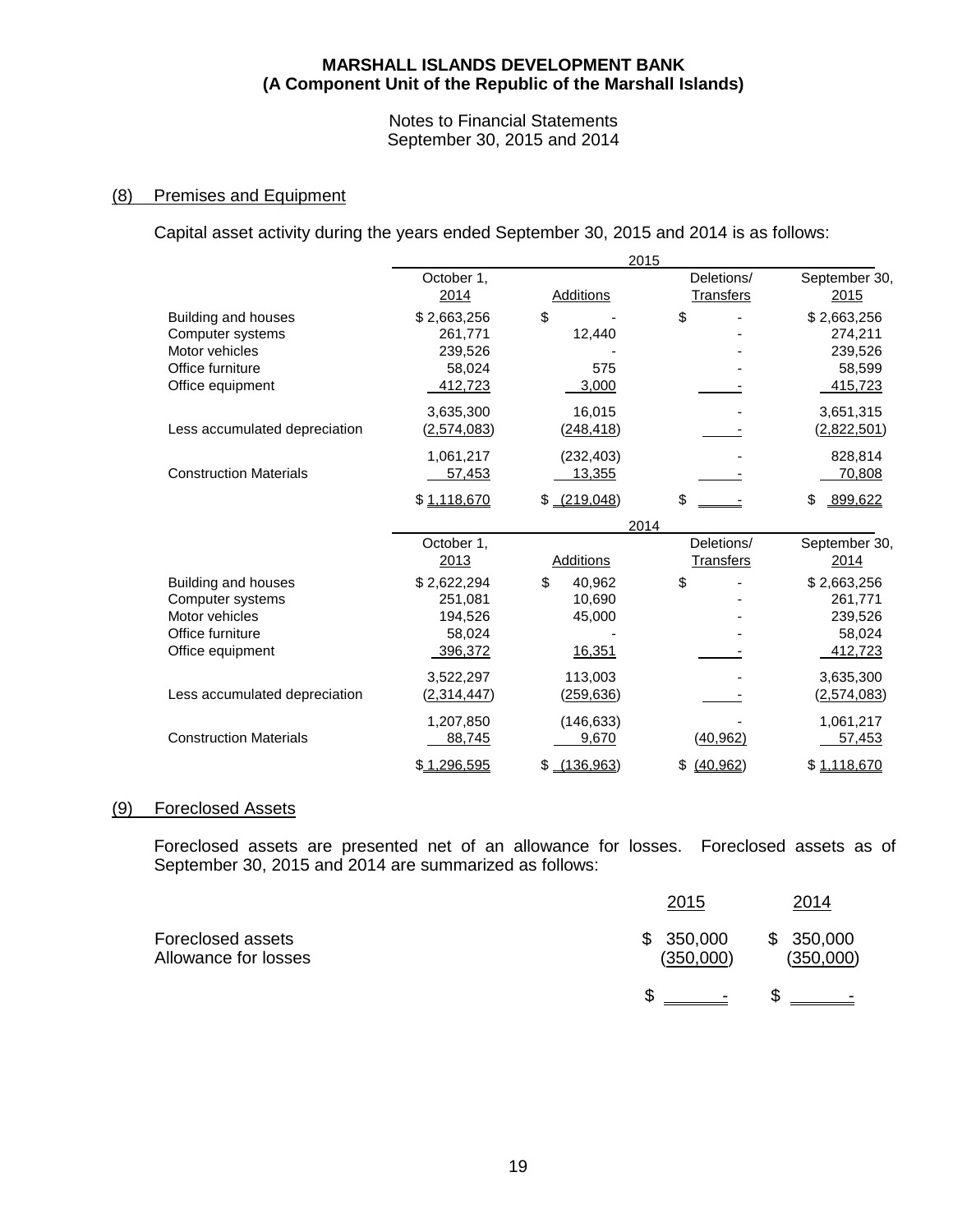Notes to Financial Statements September 30, 2015 and 2014

#### (10) Investment in Property

In April 2005, MIDB purchased property for \$139,000, with the intention of selling the property in the near future. Currently, the property is being leased to tenants. Depreciation is recognized by use of an estimated 10-year life and the straight line method. As of September 30, 2015 and 2014, the property is presented net of accumulated depreciation of \$139,000 and \$130,892, respectively. Depreciation expense of \$8,108 and \$13,900 was recognized during the year ended September 30, 2015 and 2014.

#### (11) Notes Payable

Notes payable at September 30, 2015 and 2014 are as follows:

|                                                                                                                                                                                                                                                                                                                                                                                                      | 2015        | 2014        |
|------------------------------------------------------------------------------------------------------------------------------------------------------------------------------------------------------------------------------------------------------------------------------------------------------------------------------------------------------------------------------------------------------|-------------|-------------|
| Note payable to an affiliate bank in the amount of \$2,000,000,<br>dated June 14, 2012, interest at 5% per annum, due in monthly<br>installments of principal and interest of \$40,000 through March<br>14, 2017, collateralized by loans receivable in the amount of<br>\$15,232,330. Loan proceeds were used to fund housing loans.                                                                | \$          | \$1,095,673 |
| Note payable to an affiliate bank in the amount of \$1,000,000,<br>dated August 15, 2012, interest at 5% per annum, due in<br>monthly installments of principal and interest of \$18,920 through<br>August 31, 2017, collateralized by the MAKO building and a time<br>certificate of deposit. Loan proceeds were used to fund housing<br>loans.                                                     |             | 614,373     |
| Note payable to an affiliate bank in the amount of \$2,500,000,<br>dated May 30, 2013, interest at 5.5% per annum, due in monthly<br>installments of principal and interest of \$47,773 through May 31,<br>2018, collateralized by time certificate of deposit and<br>assignment of loans receivable. Loan proceeds were used to<br>fund a commercial loan to Air Marshall Islands, Inc.             |             | 1,899,005   |
| Note payable to an affiliate bank in the amount of \$1,090,500,<br>dated September 22, 2015, interest at 6.5% per annum, due in<br>monthly installments of principal and interest of \$25,265 through<br>November 30, 2019, collateralized by time certificate of deposit<br>and assignment of loans receivable. This loan was a restructure<br>of the \$2,000,000 and \$1,000,000 prior year loans. | 1,066,789   |             |
|                                                                                                                                                                                                                                                                                                                                                                                                      | \$1,066,789 | \$3,609,051 |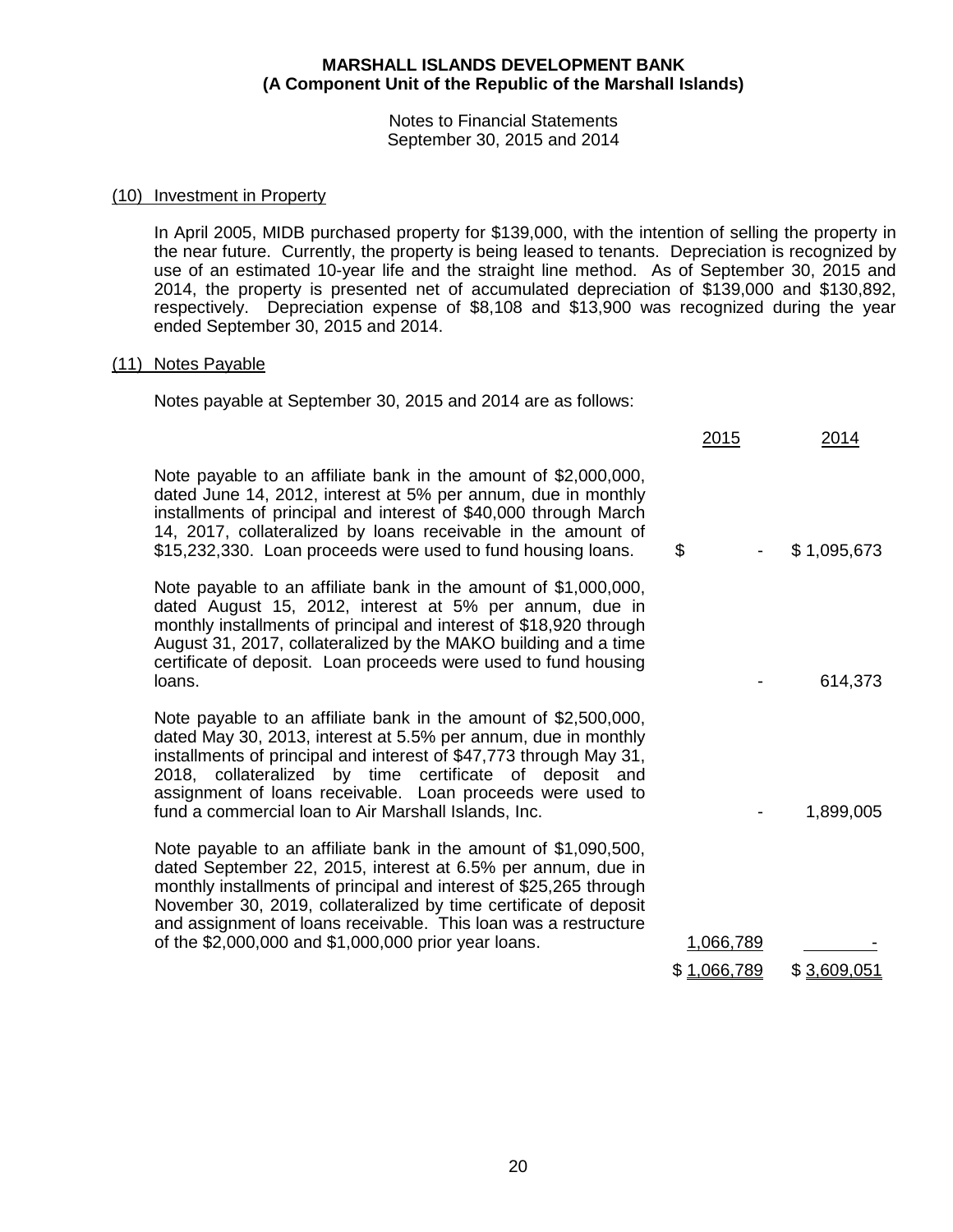Notes to Financial Statements September 30, 2015 and 2014

# (11) Notes Payable, Continued

Annual debt service requirements to maturity for principal and interest are as follows:

| Year ending<br>September 30,         | Principal                                          | Interest                                    | Total                                                   |
|--------------------------------------|----------------------------------------------------|---------------------------------------------|---------------------------------------------------------|
| 2016<br>2017<br>2018<br>2019<br>2020 | 221,647<br>255,587<br>272,842<br>291,167<br>25,546 | 81,533<br>47,593<br>30,338<br>12,013<br>139 | 303,180<br>S<br>303,180<br>303,180<br>303,180<br>25,685 |
|                                      | \$1,066,789                                        | \$171,616                                   | \$1,238,405                                             |

Long-term debt changes during the years ended September 30, 2015 and 2014 are as follows:

|                        | <b>Balance</b><br>October 1 | Additions | Reductions                      | <b>Balance</b><br>September 30, | Due Within<br>One Year |
|------------------------|-----------------------------|-----------|---------------------------------|---------------------------------|------------------------|
| 2015:<br>Notes payable | \$3,609,051                 |           | <u>-</u> \$ <u>(2,542,262</u> ) | \$1,066,789                     | 221,647                |
| 2014:<br>Notes payable | \$5,067,312                 |           | \$ (1,458,261)                  | \$3,609,051                     | \$1,095,950            |

# (12) Related Party Transactions

As of September 30, 2015 and 2014, MIDB has deposits with a bank of \$339,745 and \$1,305,354, respectively, in which MIDB has an equity investment. The deposits accrue interest at rates of 0.25% to 2.5% per annum. Interest earned for the years ended September 30, 2015 and 2014 was \$40,448 and \$18,003, respectively.

As of September 30, 2015 and 2014, MIDB employees have loans outstanding of \$825,982 and \$813,693, respectively. In addition, the directors of MIDB have loans outstanding as of September 30, 2015 and 2014, of \$185,413 and \$146,521, respectively. All loans were made at normal commercial terms and conditions.

As of September 30, 2015 and 2014, MIDB has an outstanding certificate of deposit, totaling \$1,085,406 and \$1,952,136, respectively, payable to RepMar. The deposit is for a fifteen-year term and accrues interest at 4% per annum. This deposit is withdrawable in full or in part before maturity date with the consent of MIDB. As of September 30, 2015 and 2014, interest payable relating to this deposit amounted to \$20,404 and \$30,806, respectively, and is included within the statements of net position as accrued interest payable.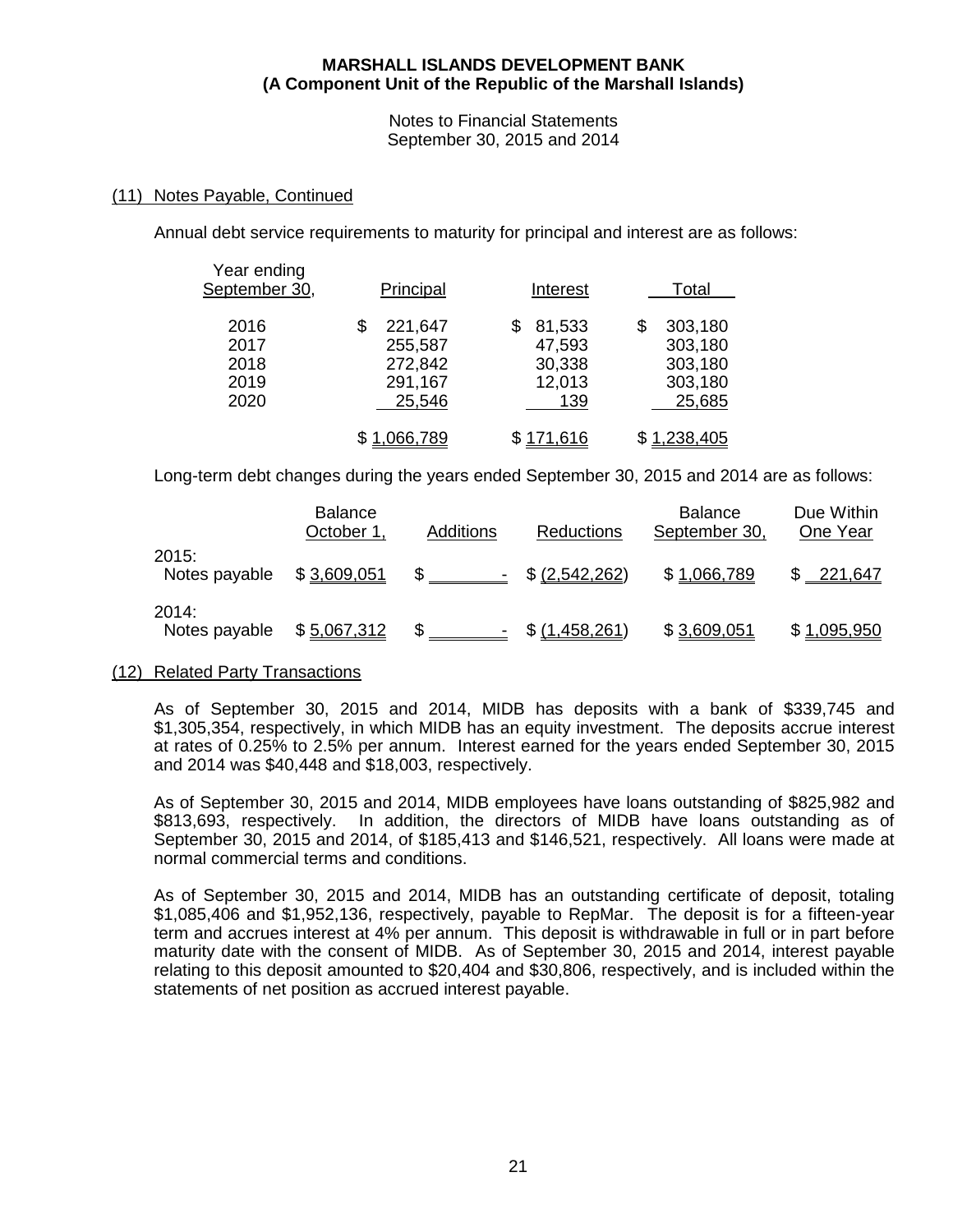Notes to Financial Statements September 30, 2015 and 2014

# (12) Related Party Transactions, Continued

Movements in long-term liabilities during the years ended September 30, 2015 and 2014 are as follows:

|                         | <b>Balance</b><br>October 1 | <b>Additions</b>   | <b>Reductions</b> | <b>Balance</b><br>September 30, |
|-------------------------|-----------------------------|--------------------|-------------------|---------------------------------|
| 2015:<br>RepMar deposit | \$1,952,136                 | <u>76,643</u><br>S | \$ (943.373)      | \$1,085,406                     |
| 2014:<br>RepMar deposit | \$1,877,054                 | 75,082<br>S        | S                 | \$1,952,136                     |

On May 30, 2013, MIDB entered into a loan agreement with Air Marshall Islands, Inc. (AMI), a component unit of RepMar, whereby MIDB loaned AMI \$2,500,000 for the purpose of funding operations. The amount outstanding as of September 30, 2014 is \$2,376,134. On May 14, 2015, the Board approved the charge-off of the entire loan receivable from AMI. Accordingly, pursuant to Cabinet Minute C.M. 064 (2015), MIDB commenced the withdrawal of funds from the RepMar deposit as partial settlement on AMI's loan. Total payments made as of September 30, 2015 is \$943,373.

On August 7, 2000, MIDB entered into a loan agreement with RepMar whereby MIDB loaned RepMar \$1,800,000 for the purpose of paying off debts owed by the Marshall Islands Social Security Administration (MISSA). The amount outstanding as of September 30, 2014 is \$24,973. On May 14, 2015, the Board approved the charge-off of the entire loan receivable from MISSA.

# (13) Risk Management

MIDB is exposed to various risks of loss related to torts; theft of, damage to, and destruction of assets; errors and omissions; injuries to employees; and natural disasters. MIDB has elected to purchase commercial automobile insurance and fire, lightning and typhoon insurance covering office contents from independent third parties for the risks of losses to which it is exposed. Settled claims from these risks have not exceeded commercial insurance coverage for the past three years. MIDB does not maintain general liability insurance and fire, lightning and typhoon insurance for its office building and properties. In the event of an insurable loss, MIDB may be self-insured to a material extent.

# (14) Commitments

On March 31, 2012, MIDB entered into an agreement to manage the hotel of a delinquent loan customer. Under the terms of the agreement, MIDB is required to manage the operations and to apply the proceeds less operating expenses to the customer's outstanding balance. The term of the agreement is for as long as is required to bring the loan current. Loan balance as of September 30, 2014 is \$953,853, which was fully provided with an allowance for loan losses. On May 14, 2015, the Board approved the write off of the entire loan receivable through the allowance account.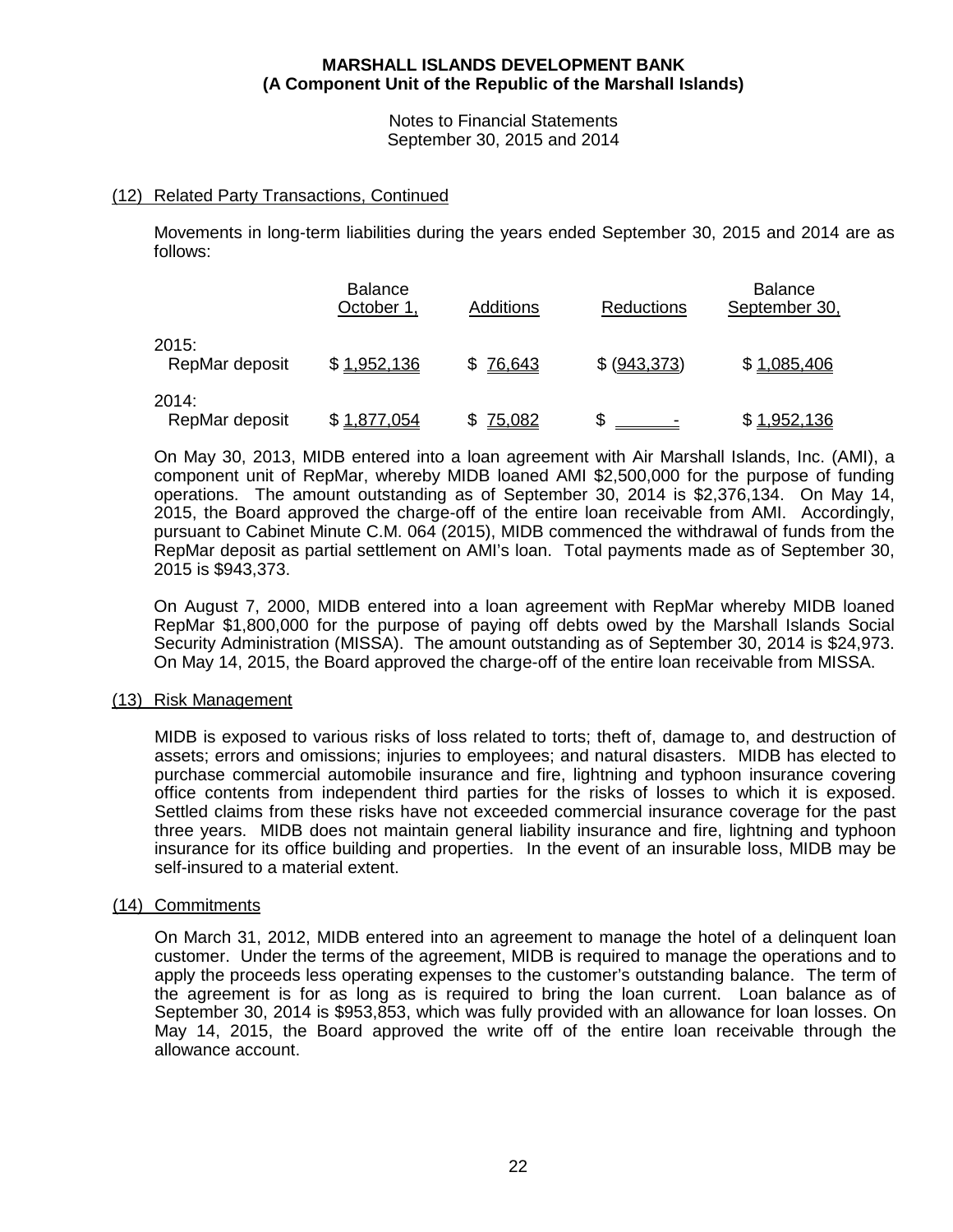Notes to Financial Statements September 30, 2015 and 2014

#### (14) Commitments, Continued

MIDB committed to guarantee certain loans recorded in the books of an affiliate bank, with principal balances totaling \$26,487 and \$33,995 as of September 30, 2015 and 2014, respectively.

Further, certain loans recorded in the books of USDA are subject to MIDB guarantee, the balance of which amounted to \$10,588,127 and \$10,533,413 as of September 30, 2015 and 2014, respectively. During the years ended September 30, 2015 and 2014, MIDB made payments to USDA in the amount of \$0 and \$84,251, respectively, on delinquent USDA loans.

During the year ended December 31, 2001, MIDB assumed the payment obligations under a fifteen-year ground lease, expiring on January 14, 2003, with an option to renew for an additional five years. On January 17, 2005, MIDB entered into an amended lease agreement with the landowners for the property. The term of the amended lease is twenty years, expiring on January 13, 2023. On May 14, 2003, MIDB assumed the payment obligations under a thirty-year ground lease, expiring on December 31, 2028, with an option to renew for two additional terms of thirty years each.

On January 15, 2010, MIDB entered into a fifty-year ground lease agreement for a portion of Awao Weto property expiring on January 14, 2060. On June 14, 2010, MIDB entered into a fiftyyear ground lease agreement for a portion of Kabilwe Weto property expiring on May 31, 2060. Future minimum lease payments under these leases are as follows:

| Year ending<br>September 30,                                                                                                                              |                                                                                                                                                  |
|-----------------------------------------------------------------------------------------------------------------------------------------------------------|--------------------------------------------------------------------------------------------------------------------------------------------------|
| 2016<br>2017<br>2018<br>2019<br>2020<br>2021-2025<br>2026-2030<br>2031-2035<br>2036-2040<br>2041-2045<br>2046-2050<br>2051-2055<br>2056-2060<br>2061-2065 | \$<br>25,852<br>25,852<br>25,852<br>26,145<br>26,242<br>121,060<br>102,923<br>57.660<br>38,910<br>30,254<br>25,421<br>25,421<br>24,543<br>10,800 |
|                                                                                                                                                           | \$ <u>566.935</u>                                                                                                                                |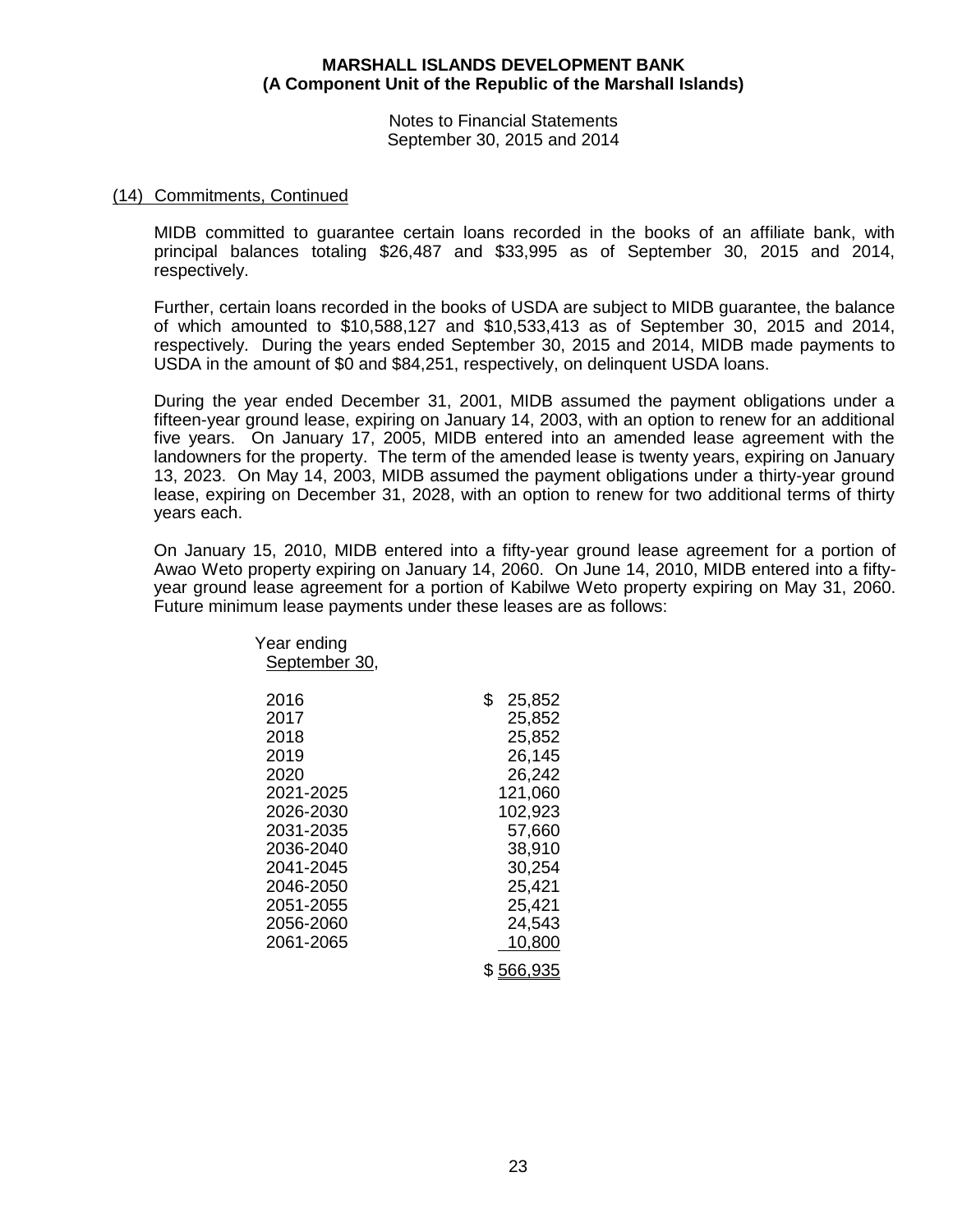Notes to Financial Statements September 30, 2015 and 2014

# 14) Commitments, Continued

MIDB has entered into several lease agreements expiring over various years through December 31, 2029. Future minimum lease income for the subsequent years ending September 30 is as follows:

| Years ending<br>September 30,                                  |   |                                                                         |
|----------------------------------------------------------------|---|-------------------------------------------------------------------------|
| 2016<br>2017<br>2018<br>2019<br>2020<br>2021-2025<br>2026-2030 | S | 283,870<br>189,673<br>100,908<br>98,745<br>63,852<br>159,264<br>129,030 |
|                                                                |   | \$1,025,342                                                             |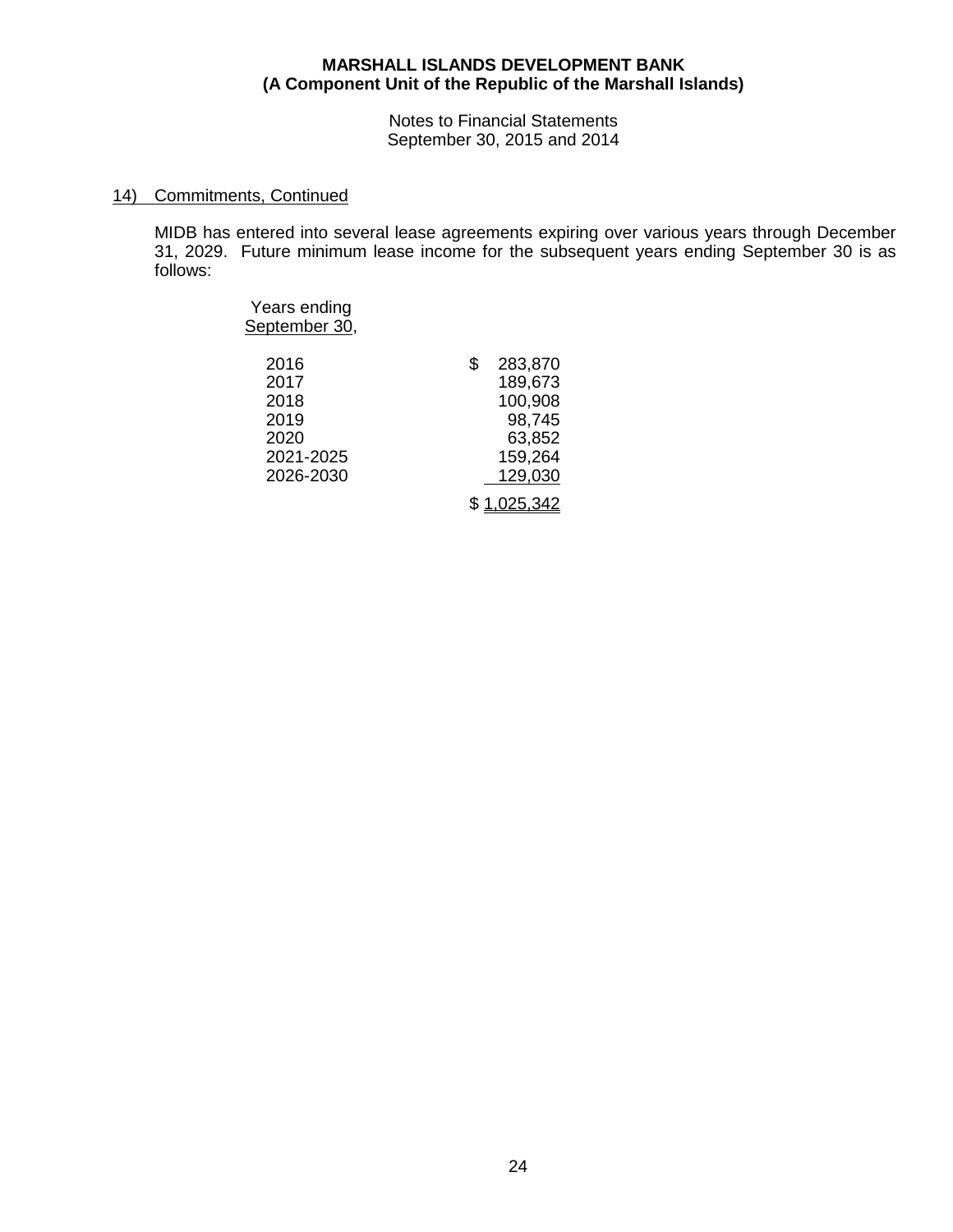# Combining Statement of Net Position September 30, 2015

| <b>ASSETS</b>                          | Marshall<br><b>Islands</b><br>Development<br><b>Bank</b> | Housing<br>Preservation<br>Grant | <b>USDA</b><br>Self-Help<br>Housing<br>Project | Total        |
|----------------------------------------|----------------------------------------------------------|----------------------------------|------------------------------------------------|--------------|
| Cash and cash equivalents              | \$<br>94,931                                             | 279,581                          | $(968)$ \$                                     | 373,544      |
| Restricted cash                        | 567,927                                                  |                                  |                                                | 567,927      |
| Restricted time certificate of deposit | 59,453                                                   |                                  |                                                | 59,453       |
| Investments                            | 366,748                                                  |                                  |                                                | 366,748      |
| Receivables, net:                      |                                                          |                                  |                                                |              |
| Loans                                  | 21,207,758                                               |                                  |                                                | 21,207,758   |
| <b>Accrued interest</b>                | 76,422                                                   |                                  |                                                | 76,422       |
| Other                                  | 206,072                                                  |                                  | 12,950                                         | 219,022      |
| Capital assets:                        |                                                          |                                  |                                                |              |
| Nondepreciable capital assets          | 48,194                                                   |                                  | 22,614                                         | 70,808       |
| Depreciable capital assets, net        | 823,529                                                  |                                  | 5,285                                          | 828,814      |
|                                        | 23,451,034                                               | 279,581                          | \$<br>39,881                                   | \$23,770,496 |

# LIABILITIES AND NET POSITION

| Liabilities:                     |                 |         |          |    |            |
|----------------------------------|-----------------|---------|----------|----|------------|
| Notes payable                    | \$<br>1,066,789 | \$      | \$       | \$ | 1,066,789  |
| RepMar deposit                   | 1,085,406       |         |          |    | 1,085,406  |
| Accrued interest payable         | 20,404          |         |          |    | 20,404     |
| Accrued expenses                 | 179,877         |         | 35,669   |    | 215,546    |
| Deposits pledged                 | 1,478,777       |         |          |    | 1,478,777  |
| <b>Total liabilities</b>         | 3,831,253       |         | 35,669   |    | 3,866,922  |
| Net position:                    |                 |         |          |    |            |
| Net investment in capital assets | 871,723         |         | 27,899   |    | 899,622    |
| Restricted                       |                 | 279,581 |          |    | 279,581    |
| Unrestricted                     | 18,748,058      |         | (23,687) |    | 18,724,371 |
| Total net position               | 19,619,781      | 279,581 | 4,212    |    | 19,903,574 |
|                                  | 23,451,034      | 279,581 | 39,881   | £. | 23,770,496 |

See accompanying independent auditors' report.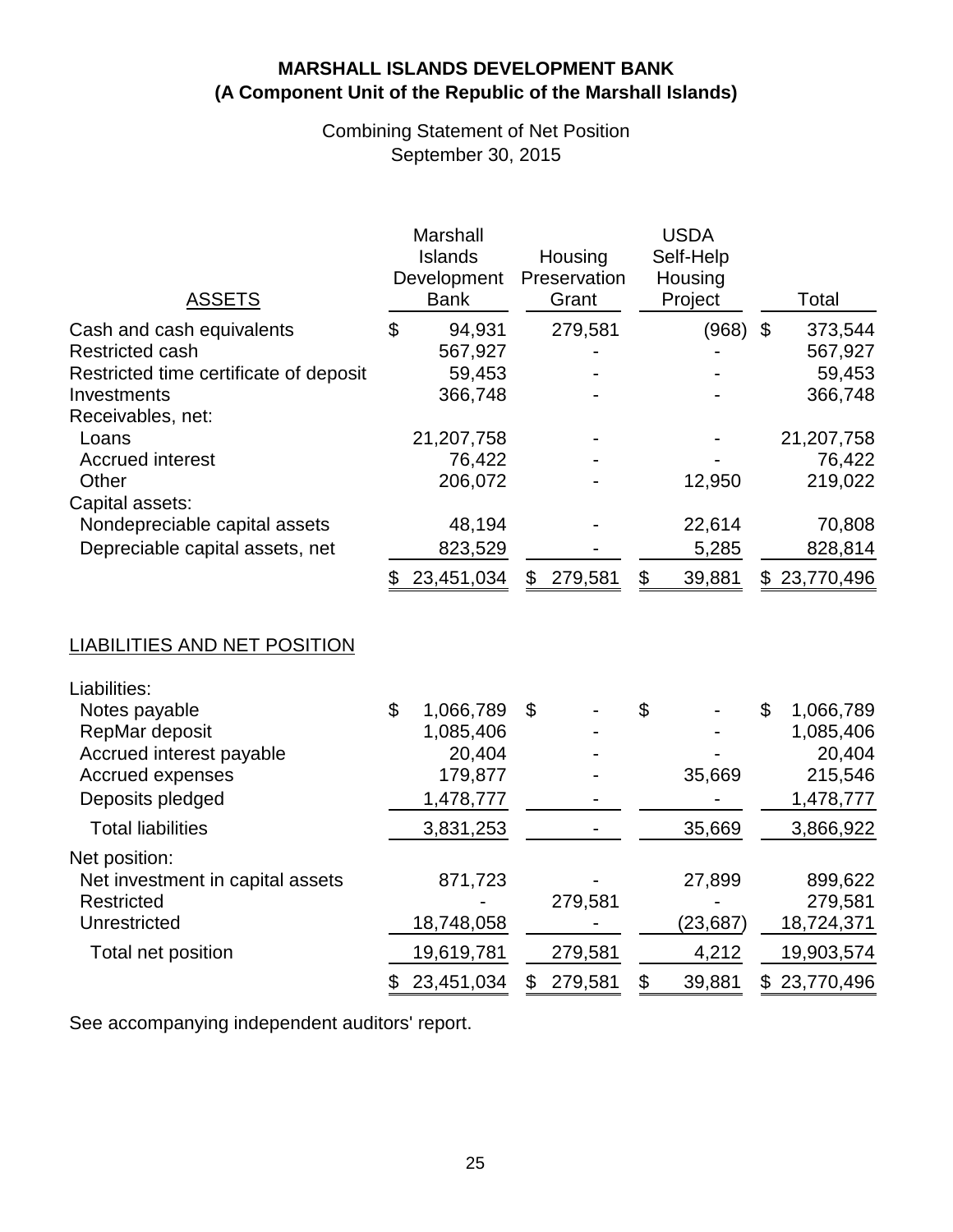#### Combining Statement of Revenues, Expenses and Changes in Net Position September 30, 2015

|                                                                                          | Marshall<br>Islands<br>Development<br><b>Bank</b> | Housing<br>Preservation<br>Grant | <b>USDA</b><br>Self-Help<br>Housing<br>Project | Total                       |
|------------------------------------------------------------------------------------------|---------------------------------------------------|----------------------------------|------------------------------------------------|-----------------------------|
| Operating revenues:<br>Interest income on loans<br>Rental income                         | \$<br>2,730,242<br>358,136                        | \$                               | \$                                             | \$<br>2,730,242<br>358,136  |
| Loan fees<br>Insurance premiums                                                          | 267,572<br>177,851                                |                                  |                                                | 267,572<br>177,851          |
| Federal grants<br>Interest income on time certificate of deposit<br><b>Miscellaneous</b> | 40,410<br>66,359                                  |                                  | 144,008<br>38                                  | 144,008<br>40,448<br>66,359 |
| Total operating revenues                                                                 | 3,640,570                                         |                                  | 144,046                                        | 3,784,616                   |
| Recovery of loan losses                                                                  | 865,999                                           |                                  |                                                | 865,999                     |
| Net operating revenues                                                                   | 4,506,569                                         |                                  | 144,046                                        | 4,650,615                   |
| Operating expenses:<br>Interest expense:                                                 |                                                   |                                  |                                                |                             |
| Interest on deposits<br>Interest on loans payable                                        | 70,059<br>157,436                                 |                                  |                                                | 70,059<br>157,436           |
| Total interest expense                                                                   | 227,495                                           |                                  |                                                | 227,495                     |
| General and administrative expenses:                                                     |                                                   |                                  |                                                |                             |
| Salaries and employee benefits                                                           | 993,914                                           |                                  | 116,254                                        | 1,110,168                   |
| Depreciation<br><b>Utilities</b>                                                         | 245,914                                           |                                  | 10,612                                         | 256,526<br>188,825          |
| Insurance                                                                                | 188,825<br>90,559                                 |                                  | 10,760                                         | 101,319                     |
| Bad debts expense                                                                        | 68,162                                            |                                  |                                                | 68,162                      |
| Representation                                                                           | 64,035                                            |                                  | 140                                            | 64,175                      |
| Printing, stationery and advertising                                                     | 59,261                                            |                                  | 1,315                                          | 60,576                      |
| Repairs and maintenance                                                                  | 57,637                                            |                                  | 1,368                                          | 59,005                      |
| Travel and training                                                                      | 58,282                                            |                                  |                                                | 58,282                      |
| Professional fees                                                                        | 52,164                                            |                                  |                                                | 52,164                      |
| Communications                                                                           | 49,370                                            |                                  | 290                                            | 49,660                      |
| Promotion and donation                                                                   | 31,703                                            |                                  |                                                | 31,703                      |
| Land lease                                                                               | 24,682                                            |                                  |                                                | 24,682                      |
| Office and house rental                                                                  | 21,000                                            |                                  |                                                | 21,000                      |
| Fuel                                                                                     | 16,029                                            |                                  | 4,106                                          | 20,135                      |
| Taxes and licenses                                                                       | 5,755                                             |                                  | 50                                             | 5,805                       |
| Miscellaneous                                                                            | 32,315                                            |                                  | 29                                             | 32,344                      |
| Total general and administrative expenses                                                | 2,059,607                                         |                                  | 144,924                                        | 2,204,531                   |
| Income (loss) from operations                                                            | 2,219,467                                         |                                  | (878)                                          | 2,218,589                   |
| Nonoperating revenues:<br>Investment earnings                                            | 187,332                                           |                                  |                                                | 187,332                     |
| Change in net position                                                                   | 2,406,799                                         |                                  | (878)                                          | 2,405,921                   |
| Net position at beginning of year                                                        | 17,212,982                                        | 279,581                          | 5,090                                          | 17,497,653                  |
| Net position at end of year                                                              | \$<br>19,619,781                                  | \$<br>279,581                    | \$<br>4,212                                    | \$<br>19,903,574            |

See accompanying independent auditors' report.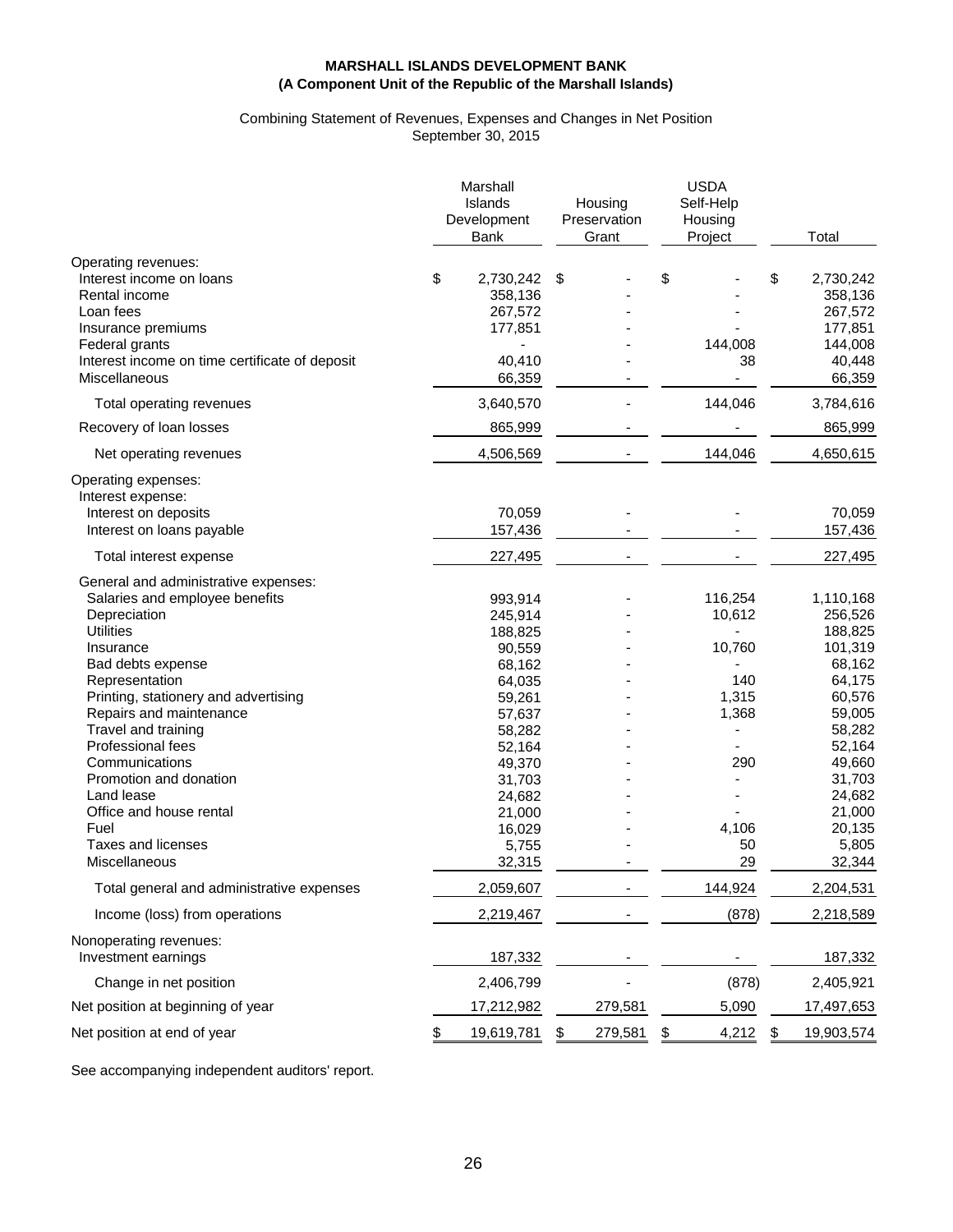

Deloitte & Touche LLP 361 South Marine Corps Drive Tamuning, GU 96913-3911 USA

Tel: (671)646-3884 Fax: (671)649-4932 www.deloitte.com

#### **INDEPENDENT AUDITORS' REPORT ON INTERNAL CONTROL OVER FINANCIAL REPORTING AND ON COMPLIANCE AND OTHER MATTERS BASED ON AN AUDIT OF FINANCIAL STATEMENTS PERFORMED IN ACCORDANCE WITH**  *GOVERNMENT AUDITING STANDARDS*

The Board of Directors Marshall Islands Development Bank:

We have audited, in accordance with the auditing standards generally accepted in the United States of America and the standards applicable to financial audits contained in *Government Auditing Standards* issued by the Comptroller General of the United States, the financial statements of the Marshall Islands Development Bank (MIDB), which comprise the statement of net position as of September 30, 2015, and the related statements of revenues, expenses and changes in net position and of cash flows for the year then ended, and the related notes to the financial statements, and have issued our report thereon dated May 3, 2016.

# **Internal Control Over Financial Reporting**

In planning and performing our audit of the financial statements, we considered MIDB's internal control over financial reporting (internal control) to determine the audit procedures that are appropriate in the circumstances for the purpose of expressing our opinion on the financial statements, but not for the purpose of expressing an opinion on the effectiveness of MIDB's internal control. Accordingly, we do not express an opinion on the effectiveness of MIDB's internal control.

Our consideration of internal control was for the limited purpose described in the preceding paragraph and was not designed to identify all deficiencies in internal control that might be material weaknesses or significant deficiencies and therefore, material weaknesses or significant deficiencies may exist that However, as described in the accompanying Schedule of Findings and Responses, we identified certain deficiencies in internal control that we consider to be material weaknesses or significant deficiencies.

A *deficiency in internal control* exists when the design or operation of a control does not allow management or employees, in the normal course of performing their assigned functions, to prevent, or detect and correct, misstatements on a timely basis. A *material weakness* is a deficiency, or a combination of deficiencies, in internal control, such that there is a reasonable possibility that a material misstatement of the entity's financial statements will not be prevented, or detected and corrected on a timely basis. We consider the deficiencies described in the accompanying Schedule of Findings and Responses as items 2015-001 and 2015-002 to be material weaknesses.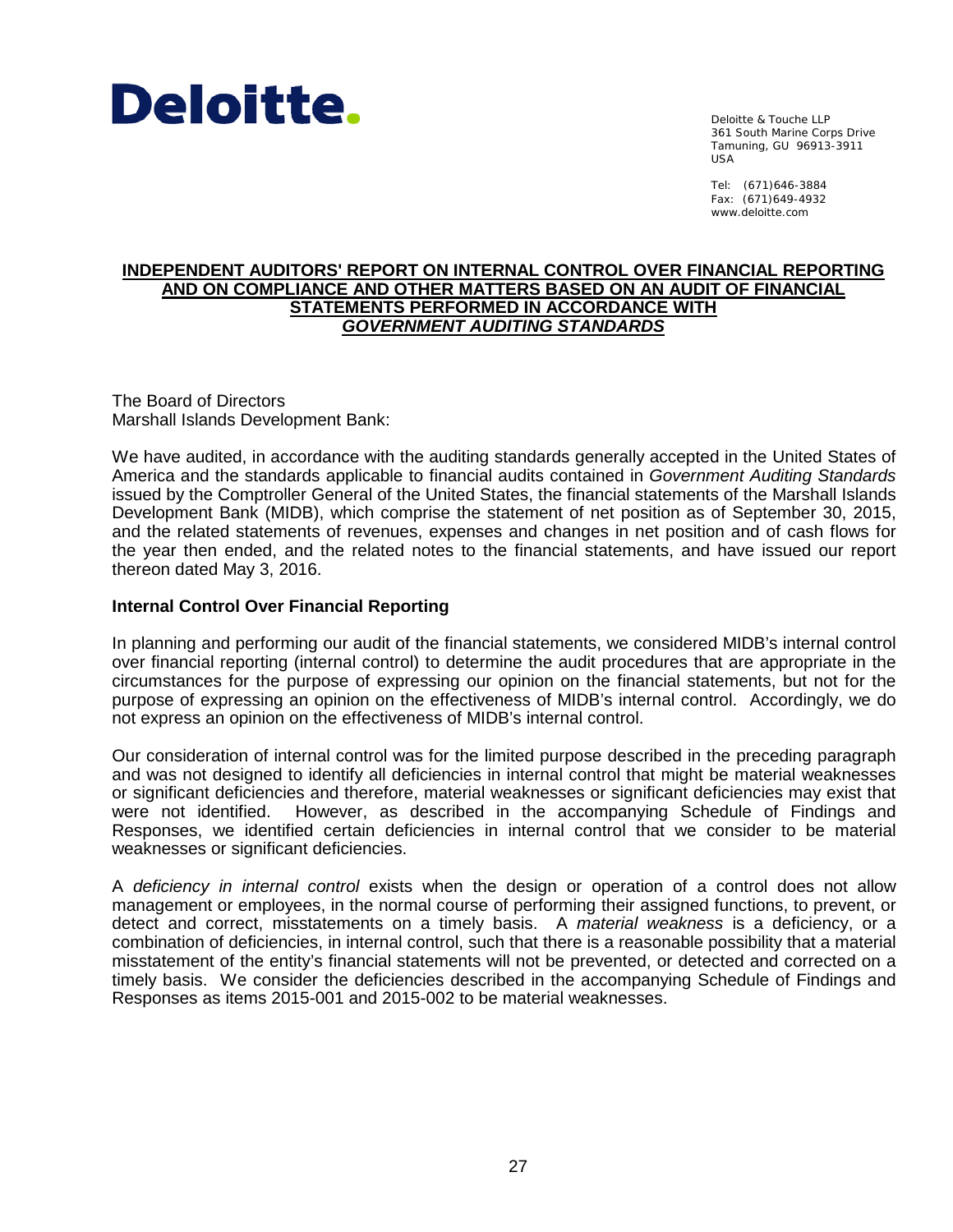# **Compliance and Other Matters**

As part of obtaining reasonable assurance about whether MIDB's financial statements are free from material misstatement, we performed tests of its compliance with certain provisions of laws, regulations, contracts, and grant agreements, noncompliance with which could have a direct and material effect on the determination of financial statement amounts. However, providing an opinion on compliance with those provisions was not an objective of our audit, and accordingly, we do not express such an opinion. The results of our tests disclosed no instances of noncompliance or other matters that are required to be reported under *Government Auditing Standards*.

# **MIDB's Response to Findings**

MIDB's response to the findings identified in to our audit are described in the accompanying Schedule of Findings and Responses. MIDB's response was not subjected to the auditing procedures applied in the audit of the financial statements and, accordingly, we express no opinion on it.

# **Purpose of this Report**

The purpose of this report is solely to describe the scope of our testing of internal control and compliance and the results of that testing, and not to provide an opinion on the effectiveness of the entity's internal control or on compliance. This report is an integral part of an audit performed in accordance with *Government Auditing Standards* in considering the entity's internal control and compliance. Accordingly, this communication is not suitable for any other purpose.

latte Harlett

May 3, 2016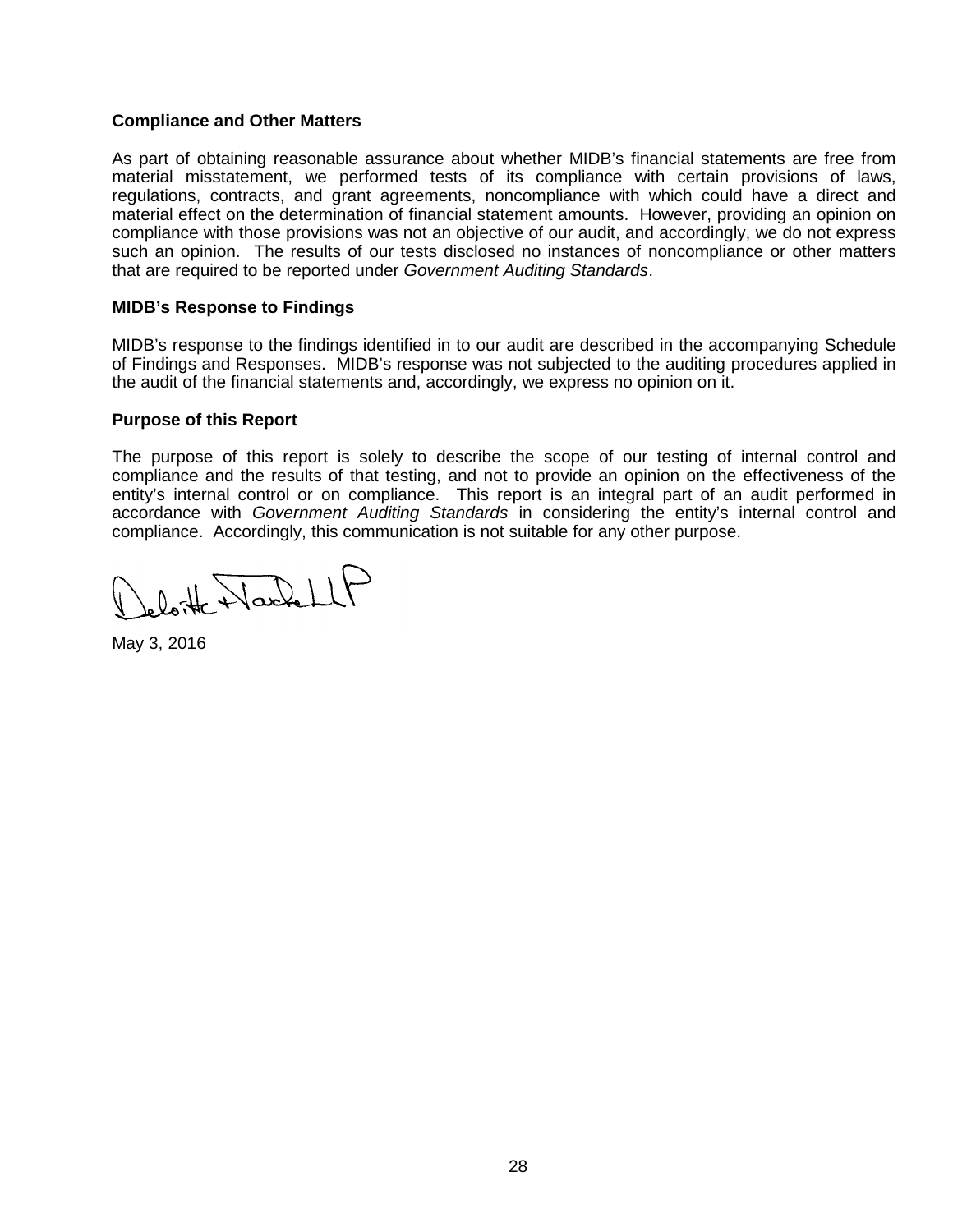(A Component Unit of the Republic of the Marshall Islands)

Schedule of Findings and Responses Year Ended September 30, 2015

### Finding No. 2015-001

#### Loans Receivable

Criteria: A comprehensive set of policies and procedures should be in place to govern the lending and credit administration processes, which should include, at a minimum, internal control procedures over processing loan approvals, loan boarding, completeness of loan documentation, safeguarding pertinent loan documents and monitoring loan covenant requirements.

#### Conditions:

Tests of a representative sample of 66 loans revealed several weaknesses in the design, implementation and adherence to internal controls in the lending and credit administration areas.

- a. The Bank's current operating procedures require a person who is not responsible for loan data and processing independently verify the completeness of documents required per policy before the loans can be approved. However, a loan document checklist was not signed by the verifying officer for twelve loans tested, ten of which were boarded in FY15.
- b. Safeguarding of pertinent documents should be strengthened as for three loans, the credit folders containing the promissory note; loan agreement, collateral documents and other loan-related information cannot be located.
- c. For five loans, two of which were boarded in FY15, loan terms per the promissory note/loan agreement/loan disclosure differ from that indicated in the loan system. Additionally, the difference noted in one of the five loans resulted in an error in the calculation of the provision for allowance for doubtful loans.
- d. The Bank's lending policy does not provide for a waiver of verification of employment; however, we noted no salary allotment form in file for one loan tested and for another loan, guarantor information is not supported by a check stub/pay slip.
- e. For one commercial loan tested, there were no financial statements on file as required by the Bank's lending policy.
- f. For two loans, loan drawdown forms approved and signed by the managing director were not on file.
- g. For two loans, receipts evidencing subsequent payments were not available.

Cause: The cause of the above condition appears to be noncompliance with the criteria.

Effect: The effect of the above is the potential occurrence of errors in the loan portfolio. This condition also gives rise to potential losses due to insufficient safeguarding of legal and collateral documents.

Recommendation: The Bank should perform a comprehensive review of its policies and procedures and strengthen controls and monitoring of those controls.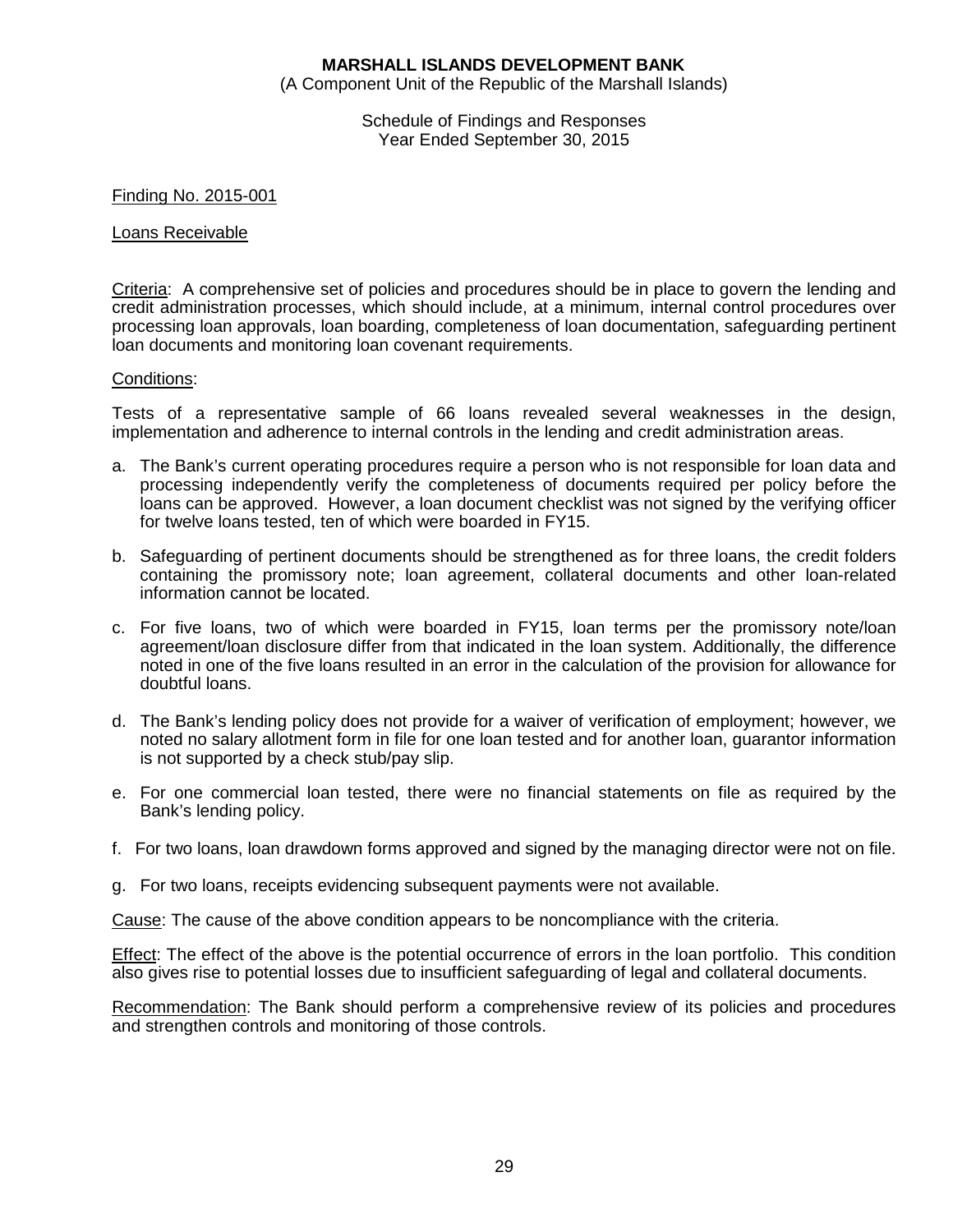(A Component Unit of the Republic of the Marshall Islands)

Schedule of Findings and Responses, Continued Year Ended September 30, 2015

### Finding No. 2015-001, Continued

#### Loans Receivable

Prior Year Status: Similar issues concerning loan documentation that have been reported as a finding in the audits of MIDB for fiscal years 2007 through 2014.

#### Auditee Response and Corrective Action Plan:

- a. The Bank will ensure that the checklist will be properly signed by the verification officer.
- b. Two out of three loans have already been found. The Bank has taken steps to correct this where a person was assigned to scan all approved loans so files are in electronic copies and can easily be retrieved if needed, and more manageable, hard copies are labeled and put in storage.
- c. The errors in these loans have been corrected already.
- d. The loan officer who processes the loan makes her own judgment based on her knowledge that the wife will benefit from applicant's retirement plan and is the rightful person to stand as guarantor for such loan, the wife is not working therefore a stub was not provided but loan officer made the call based on her knowledge that spouse is a more secured guarantor.
- e. The borrower has been paying its loan religiously, with this, the Bank is confident that the borrower is in a good financial standing.
- f. Although it was not filed in the loan folder, the loan drawdown was attached to the check that was issued to the borrowers which can be easily located.
- g. The documents have already been located. The Bank ensures that the recommendation will be taken.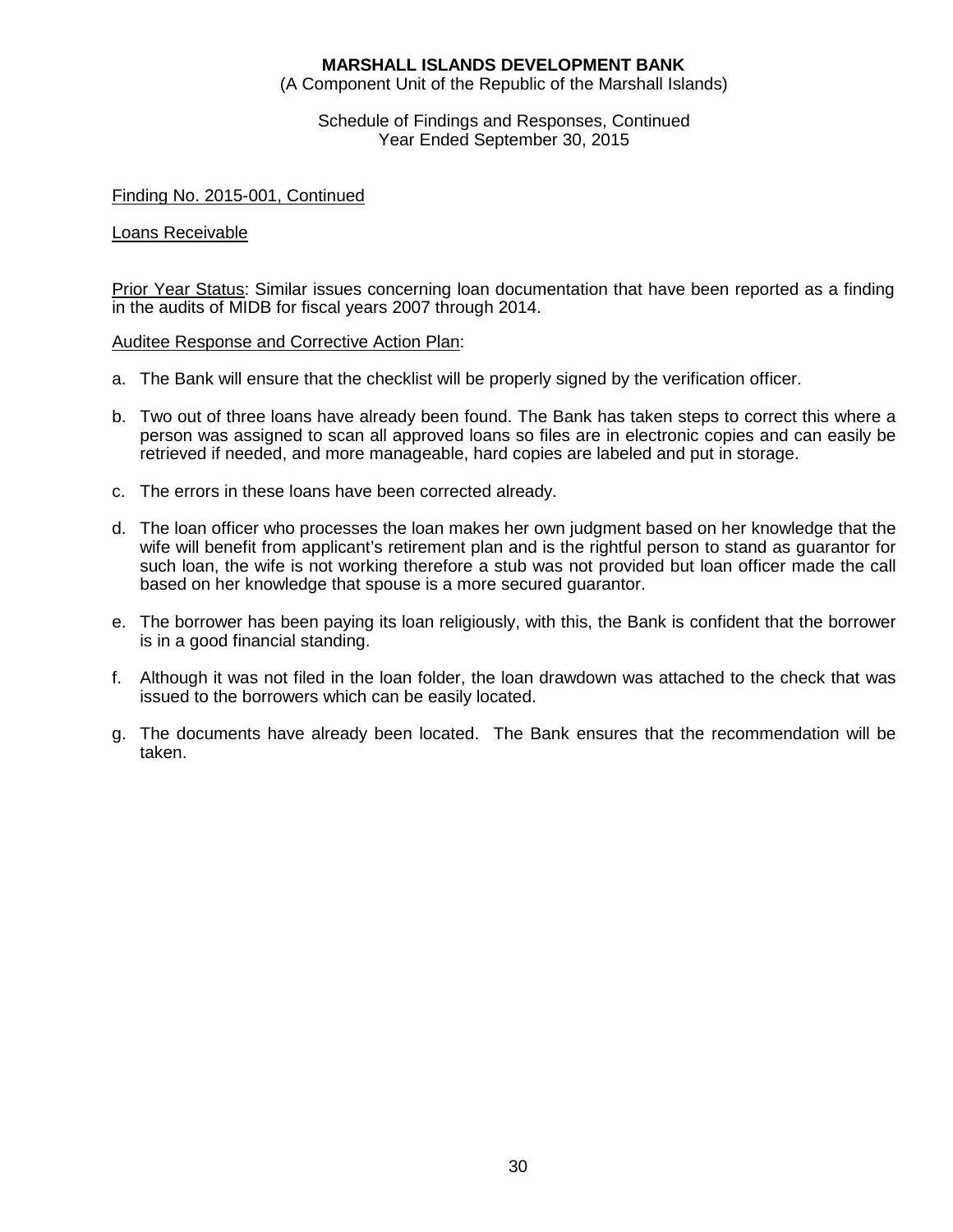(A Component Unit of the Republic of the Marshall Islands)

Schedule of Findings and Responses, Continued Year Ended September 30, 2015

# Finding No. 2015-002

# Significant Delay in the Accounting Records

Criteria: Transactions should be timely posted. Reconciliations of certain accounts, including reconciliation of loans and deposits, and review of such reconciliations, should be timely performed.

Condition: The Bank does not have established policies, procedures and controls in place to require the timely processing and posting of transactions, and the timely preparation and review of reconciliations. During the year ended September 30, 2015, interest income and accrued interest receivable do not appear to have been timely processed as evidenced by the following:

- Payment transaction postings to the loan system and the general ledger were not current. Loan reconciliations as of September 30, 2015, including posting to the general ledger were not completed until November 27, 2015. Consequently, reconciliation of outstanding loan balances per the loan system with the general ledger was not regularly performed. The same is true for savings deposit reconciliations. Deposit reconciliations were not submitted to the Chief Financial Officer for review and posting until December 7, 2015.
- Bank reconciliations were prepared and were independently reviewed but this review did not occur timely. The September 30, 2015 reconciliations were completed in November 2015.
- Quarterly financial reports were not complete and timely prepared. Interim financial statements for the quarter ending March 31, 2015 was not prepared and the September 30, 2015 financial reports, including calculation of the allowance for loan losses were not completed and submitted to the Managing Director and the Board of Directors for review and approval until December 2015.

Cause: The cause of the above condition appears to be noncompliance with the criteria.

Effect: The effect of the above is the delayed identification and correction of errors and misstatements in the financial statements.

Recommendation: Management should implement procedures that require timely posting of daily transactions and a checklist of accounts that should be reconciled and reviewed on a monthly basis. Prudence indicates that posting of daily transactions be performed within a week, and the reconciliation of key balance sheet accounts should be performed within a month.

Prior Year Status: Similar issues in the delay of accounting records were reported as a finding in the audits of MIDB for fiscal years 2011 through 2014.

# Auditee Response and Corrective Action Plan:

The Bank has assigned additional staff to work station which was determined to have significant amount of workload that affects the accounting process since most of the accounting works are done manually. Also, monitoring of work updates are done weekly to ensure that they have progress. If any concern arise, it will be addressed and corrected immediately. Otherwise, disciplinary action will be taken to those who do not perform their task accordingly.